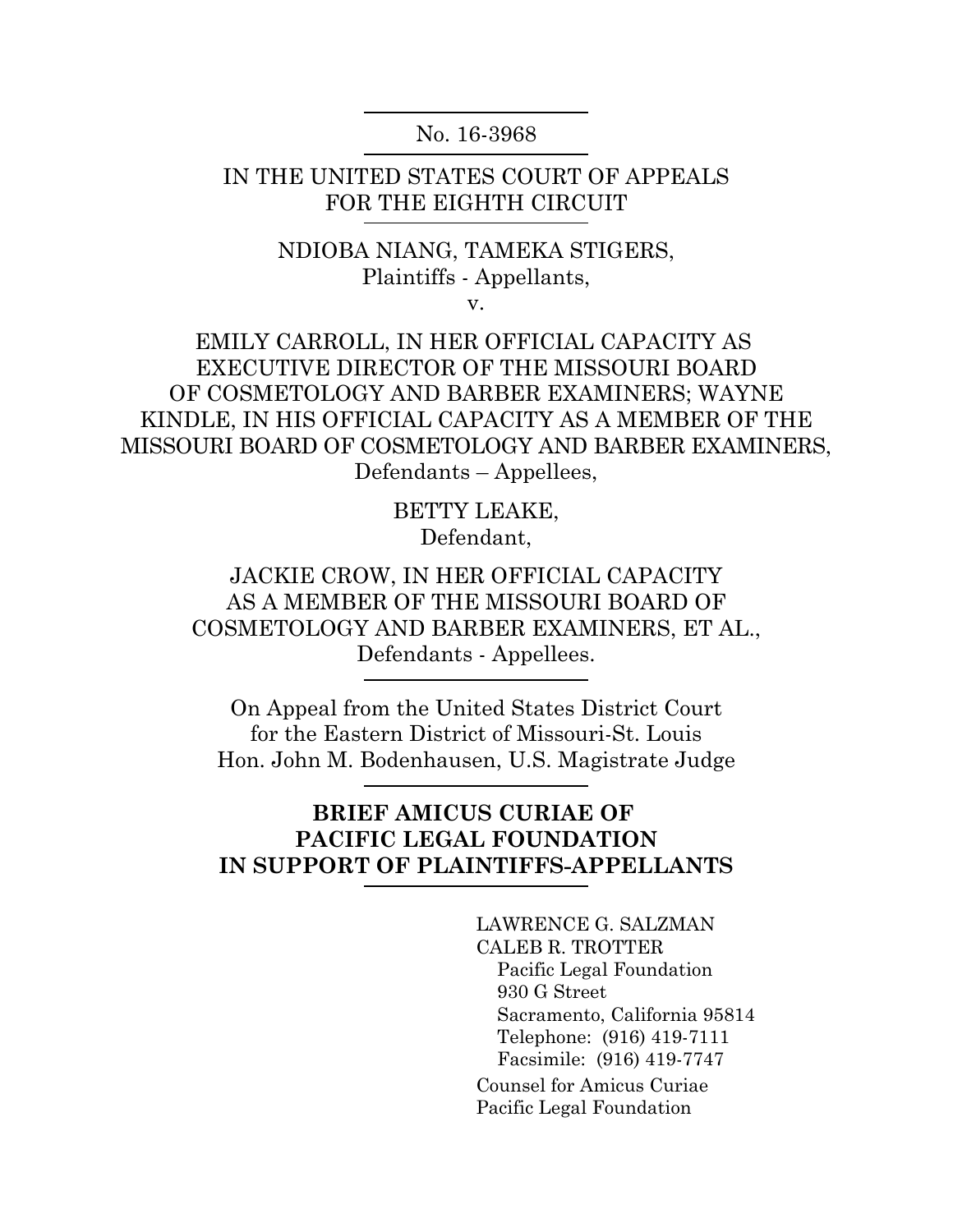# **CORPORATE DISCLOSURE STATEMENT**

Pursuant to Federal Rule of Appellate Procedure 26.1, nonprofit corporation Pacific Legal Foundation states that it has no parent corporation and that no publicly held corporation owns 10% or more of its stock.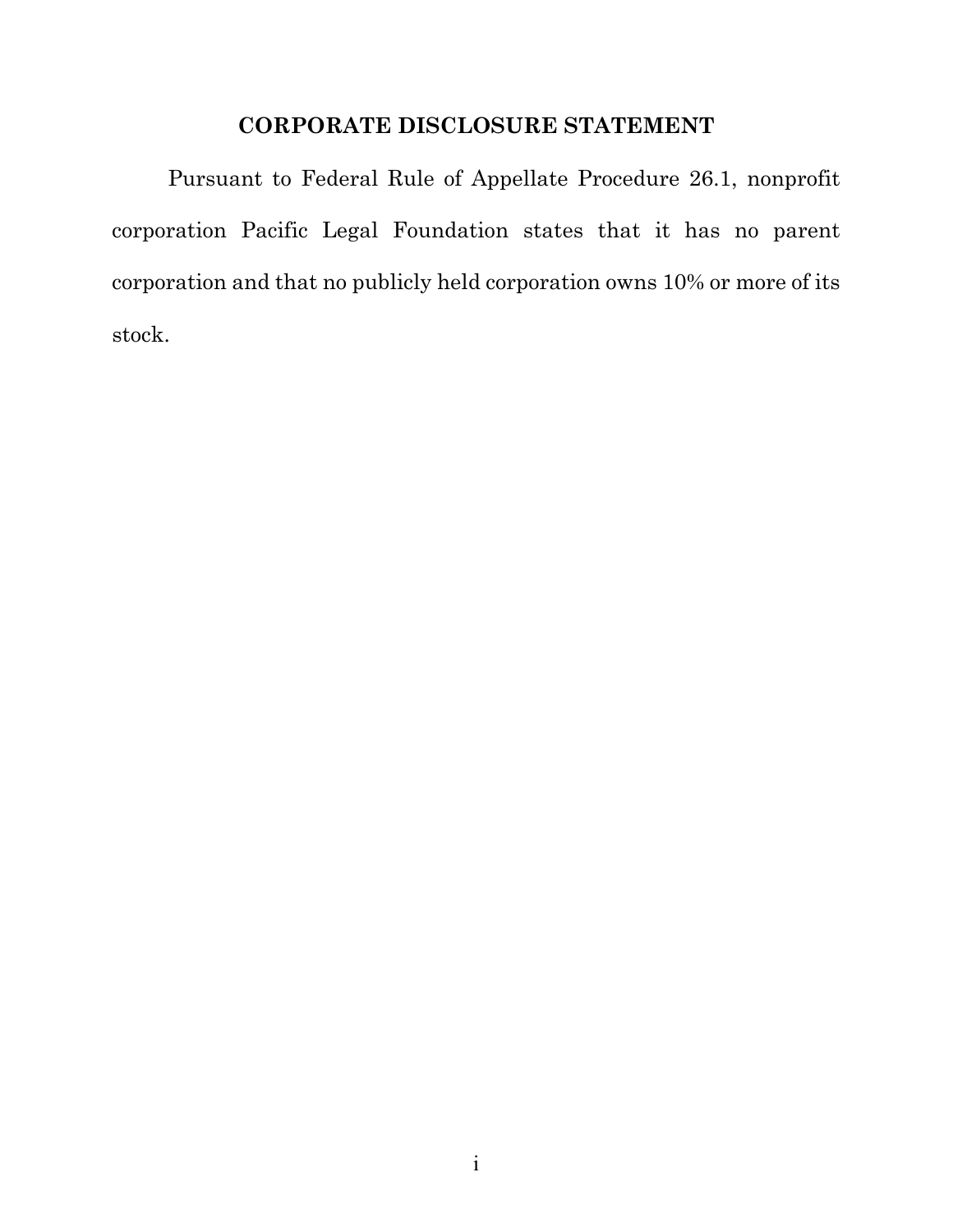# **TABLE OF CONTENTS**

| ۷<br>4<br>۱<br>ı.<br>v. |
|-------------------------|
|-------------------------|

| IDENTITY AND INTEREST OF AMICUS CURIAE  1                                                                                |
|--------------------------------------------------------------------------------------------------------------------------|
| INTRODUCTION AND SUMMARY OF ARGUMENT 2                                                                                   |
|                                                                                                                          |
| I. RATIONAL BASIS REVIEW<br>PROVIDES A MEANINGFUL REVIEW  4                                                              |
| A. The Supreme Court's                                                                                                   |
| B. Rational Basis Review in the Courts of Appeals  13                                                                    |
| THE RATIONAL BASIS TEST HAS<br>$\Pi$ .<br>BEEN APPLIED CORRECTLY BY OTHER<br>COURTS IN CASES INVOLVING HAIR BRAIDERS  16 |
|                                                                                                                          |
| CERTIFICATE OF COMPLIANCE WITH RULE 32(A) $\ldots \ldots \ldots 21$                                                      |
|                                                                                                                          |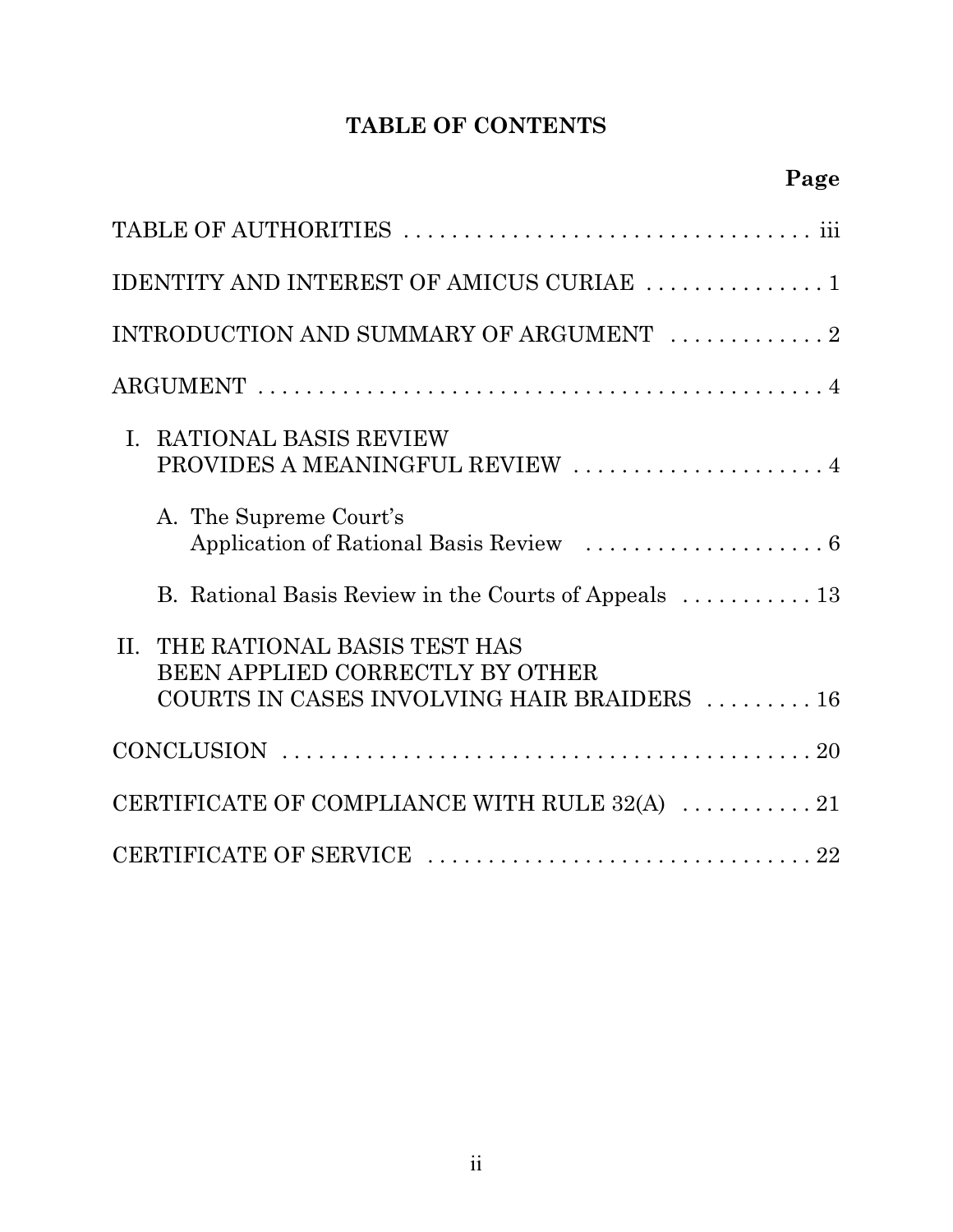# **TABLE OF AUTHORITIES**

## **Cases**

| Allegheny Pittsburgh Coal Co. v. Cty. Comm'n of Webster Cty.,                                              |
|------------------------------------------------------------------------------------------------------------|
| Borden's Farm Prods. v. Baldwin, 293 U.S. 194 (1934) $\ldots \ldots \ldots$                                |
| <i>Brantley v. Kuntz</i> , 98 F. Supp. 3d 884 (W.D. Tex. 2015) 16-17, 19-20                                |
| <i>Bruner v. Zawacki</i> , 997 F. Supp. 2d 691 (E.D. Ky. 2014) 1                                           |
| Chappelle v. Greater Baton Rouge Airport Dist.,                                                            |
| City of Cleburne v. Cleburne Living Center,                                                                |
| <i>Clayton v. Steinagel</i> , 885 F. Supp. 2d 1212 (D. Utah 2012) $\ldots \ldots$ 16, 18                   |
| Cornwell v. Hamilton, 80 F. Supp. 2d 1101 (S.D. Cal. 1999)  16-17                                          |
| <i>Craigmiles v. Giles,</i> $312$ F.3d $220$ (6th Cir. $2002$ ) $\ldots \ldots \ldots \ldots \ldots 13$    |
| $FCC v. Beach Commc'ns, 508 U.S. 307 (1993) \ldots \ldots \ldots \ldots \ldots 5$                          |
| Greater Houston Small Taxicab Co. Owners Ass'n v.<br>City of Houston, 660 F.3d 235 (5th Cir. 2011)  16     |
| <i>Hooper v. Bernalillo Cty. Assessor, 472 U.S. 612 (1985)</i> $\ldots \ldots \ldots 12$                   |
| <i>James v. Strange</i> , 407 U.S. 128 (1972) $\ldots \ldots \ldots \ldots \ldots \ldots \ldots \ldots 12$ |
| Kansas City Taxi Cab Drivers Ass'n, LLC v.<br>City of Kansas City, MO, 742 F.3d 807 (8th Cir. 2013)  15-16 |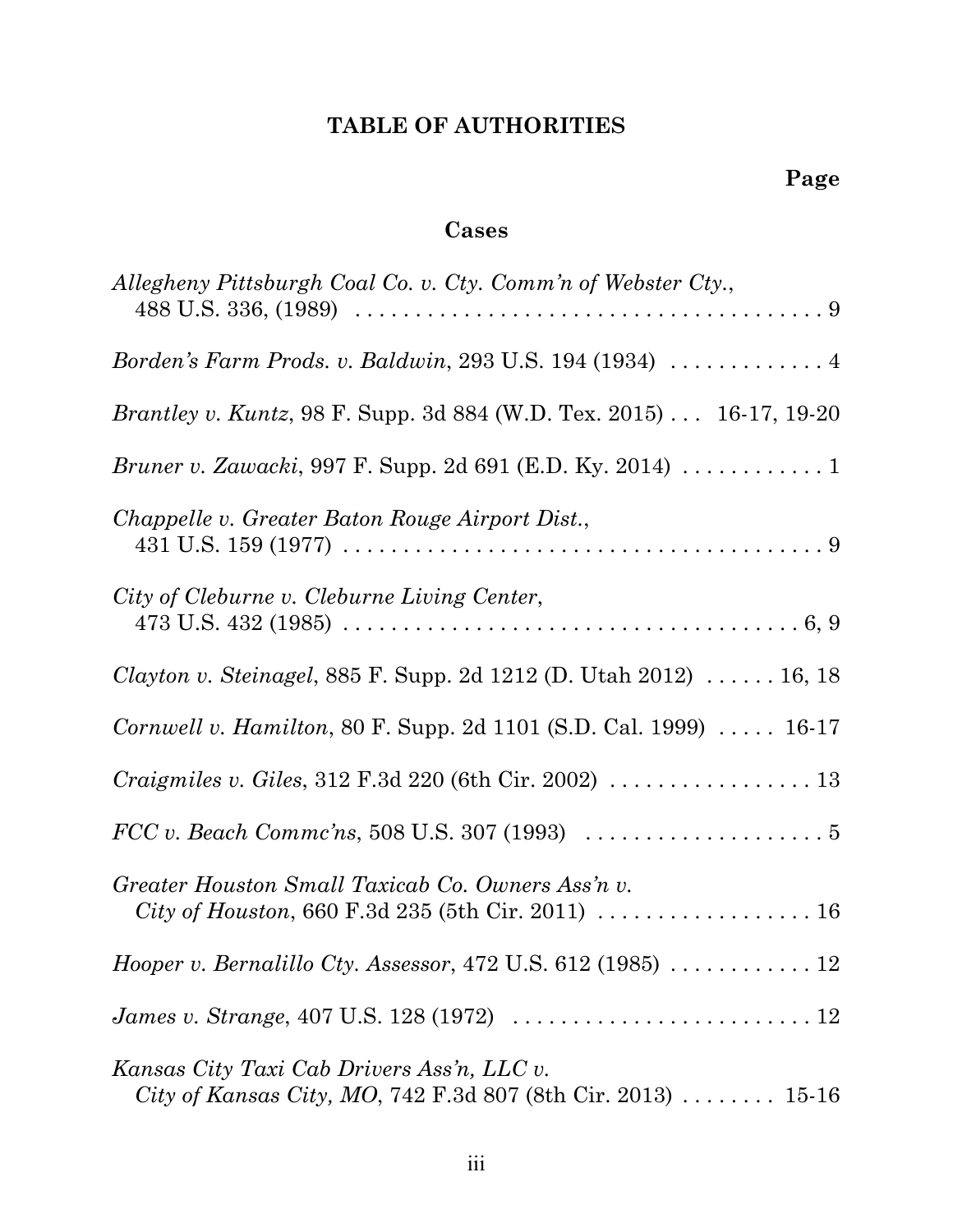### **Page**

| <i>Lindsey v. Normet</i> , 405 U.S. 56 (1972) $\ldots \ldots \ldots \ldots \ldots \ldots \ldots \ldots 12$           |
|----------------------------------------------------------------------------------------------------------------------|
| <i>Mathews v. Lucas,</i> 427 U.S. 495 (1976) $\ldots \ldots \ldots \ldots \ldots \ldots \ldots \ldots 5$             |
| <i>Mayer v. City of Chicago, 404 U.S. 189 (1971)</i> $\ldots \ldots \ldots \ldots \ldots \ldots 11$                  |
| <i>Merrifield v. Lockyer</i> , 547 F.3d 978 (9th Cir. 2008)  1, 14-15                                                |
|                                                                                                                      |
| <i>Niang v. Carroll,</i> 2016 WL 5076170 (E.D. Mo. 2016) $\ldots \ldots$ 2-3, 12, 14                                 |
| <i>Plyler v. Doe,</i> 457 U.S. 202 (1982) $\ldots \ldots \ldots \ldots \ldots \ldots \ldots \ldots \ldots \ldots 12$ |
|                                                                                                                      |
| <i>Quinn v. Millsap</i> , 491 U.S. 95 (1989) $\ldots \ldots \ldots \ldots \ldots \ldots \ldots \ldots \ldots$ 7-8    |
|                                                                                                                      |
|                                                                                                                      |
| Schware v. Bd. of Bar Examiners of State of N.M.,                                                                    |
| Sensational Smiles, LLC v. Mullen, 136 S. Ct. 1160 (2016) $\ldots \ldots \ldots 1$                                   |
| St. Joseph Abbey v. Castille,                                                                                        |
|                                                                                                                      |
| U.S. Dep't of Agric. v. Moreno, 413 U.S. 528 (1973) $\ldots \ldots \ldots \ldots 6, 10$                              |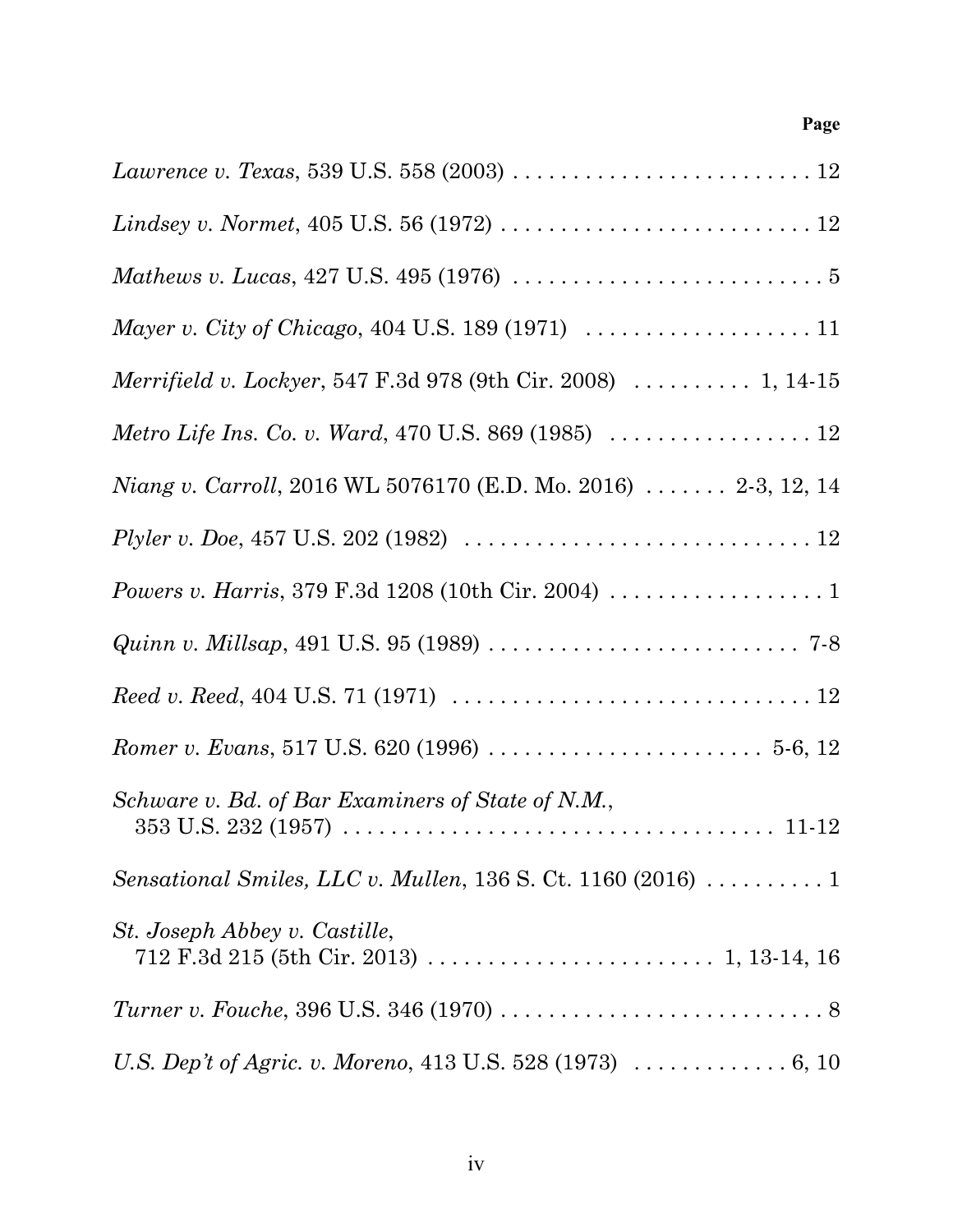### **Page**

| United States v. Carolene Prods. Co., 304 U.S. 144 (1938) $\dots \dots \dots$                              |
|------------------------------------------------------------------------------------------------------------|
| <i>United States v. Lopez</i> , 514 U.S. 549 (1995) $\ldots \ldots \ldots \ldots \ldots \ldots 12$         |
| United States v. Morrison, 529 U.S. 598 (2000) $\ldots \ldots \ldots \ldots \ldots 12$                     |
| United States v. Windsor, 133 S. Ct. 2675 (2013) $\ldots \ldots \ldots \ldots \ldots 12$                   |
| <i>Vill. of Willowbrook v. Olech</i> , 528 U.S. 562 (2000) $\ldots \ldots \ldots \ldots \ldots 12$         |
| <i>Williams v. Vermont, 472 U.S. 14 (1985) </i> 10                                                         |
| <i>Young v. Ricketts, 825 F.3d 487 (8th Cir. 2016)</i> $\ldots \ldots \ldots \ldots \ldots 1$              |
| Zobel v. Williams, 457 U.S. 55 (1982) $\ldots \ldots \ldots \ldots \ldots \ldots \ldots \ldots \ldots 6-7$ |

## **State Statutes**

# **Miscellaneous**

| Farrell, Robert C., Successful Rational Basis Claims       |  |
|------------------------------------------------------------|--|
| in the Supreme Court from the 1971 Term Through            |  |
|                                                            |  |
|                                                            |  |
| Sandefur, Timothy, Rational Basis and The 12(b)(6) Motion: |  |
| An Unnecessary "Perplexity," 25 Geo. Mason U. Civ. Rts.    |  |
|                                                            |  |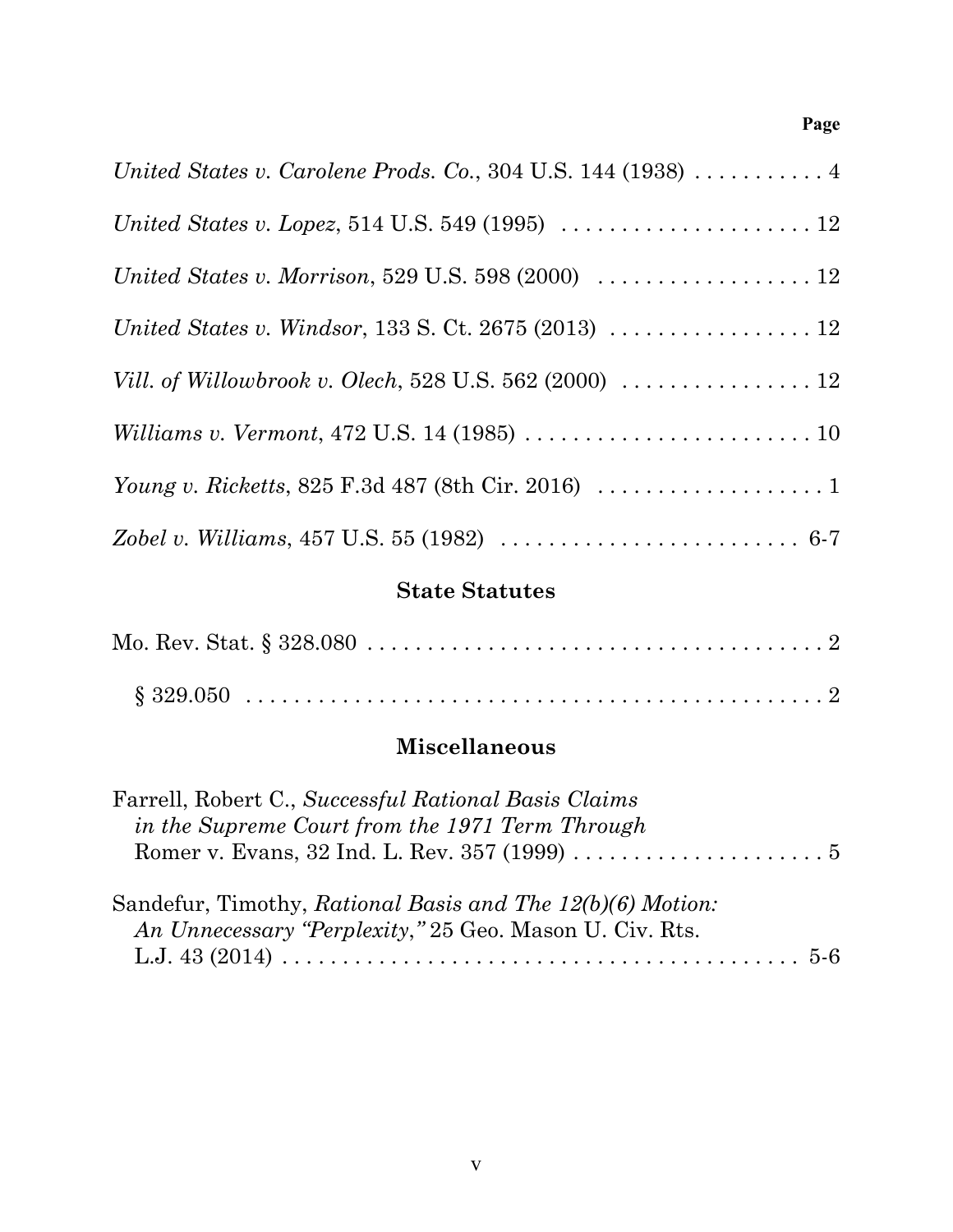#### **IDENTITY AND INTEREST OF AMICUS CURIAE**

Pacific Legal Foundation (PLF) is a nonprofit, tax-exempt national public interest law foundation incorporated under the laws of California. Founded in 1973, PLF supports the principles of limited government, economic liberty, and the right to own and make reasonable use of private property. PLF has litigated many cases involving the right to earn a living and occupational licensing,<sup>1</sup> see, e.g., *Young v. Ricketts*, 825 F.3d 487 (8th Cir. 2016); *Merrifield v. Lockyer*, 547 F.3d 978 (9th Cir. 2008); and *Bruner v. Zawacki*, 997 F. Supp. 2d 691 (E.D. Ky. 2014), and has participated in similar cases as amicus curiae. *See*, *e.g.*, *Sensational Smiles, LLC v. Mullen*, 136 S. Ct. 1160 (2016); *St. Joseph Abbey v. Castille*, 712 F.3d 215 (5th Cir. 2013); and *Powers v. Harris*, 379 F.3d 1208 (10th Cir. 2004).

<sup>1</sup> Counsel for the parties in this case did not author this brief in whole or in part. No person or entity, other than Amicus Curiae, its donors, and its counsel made a monetary contribution to the preparation and submission of this brief. Both parties, through their counsel, consented to the filing of this brief.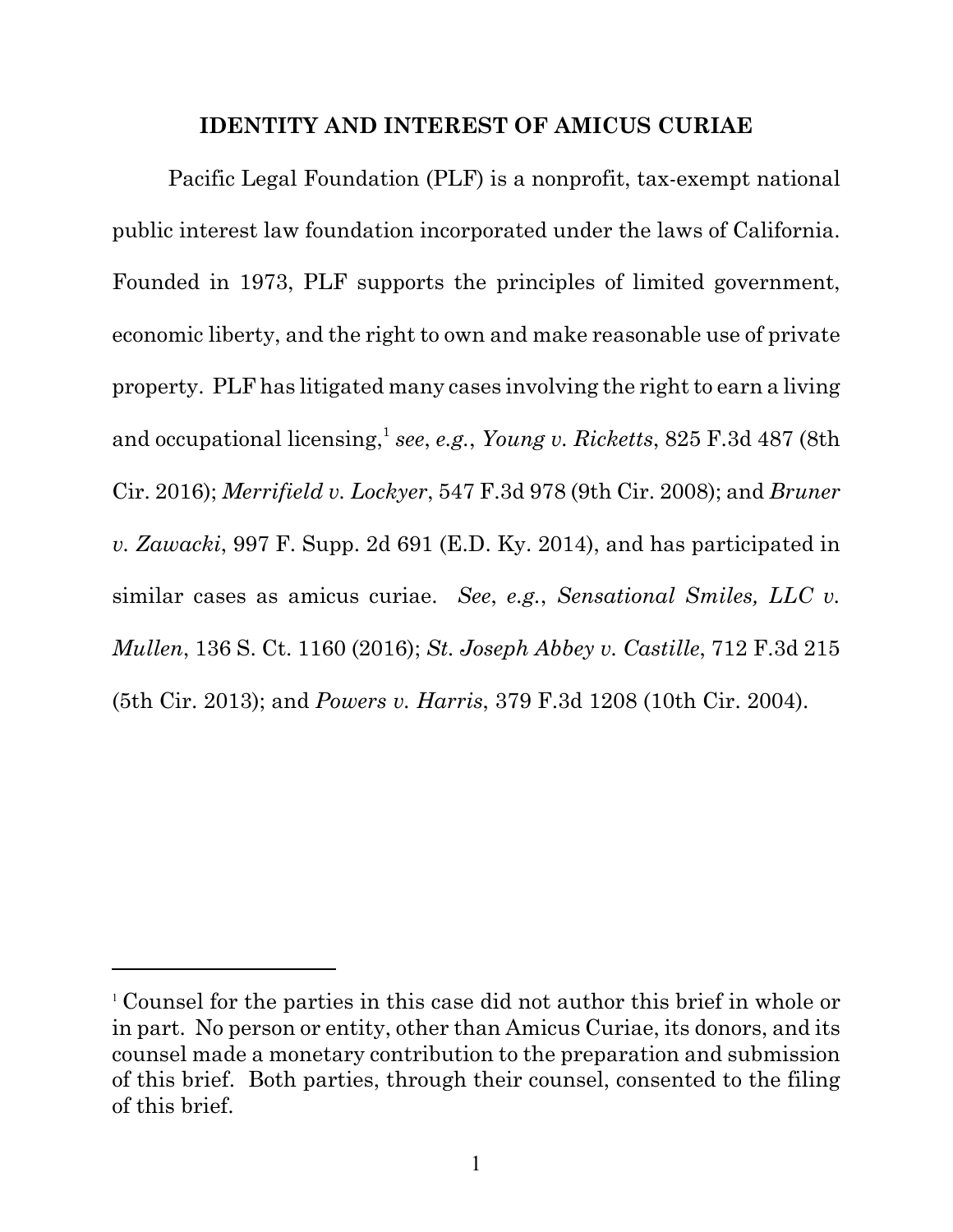### **INTRODUCTION AND SUMMARY OF ARGUMENT**

Missouri law requires practitioners of African Style hair braiding (hair braiders) to be licensed as a cosmetologist or barber. *Niang v. Carroll*, 2016 WL 5076170, at \*1 (E.D. Mo. 2016). In order to obtain a Missouri cosmetology license, one must pass a background check, undergo substantial training, and pass an exam. *See* Mo. Rev. Stat. § 329.050. Before sitting for the exam, an individual must have: (1) graduated from a licensed cosmetology school with at least 1,500 hours of training; or (2) completed an apprenticeship of at least 3,000 hours; or (3) completed similar training in another state. *Id*. Similarly, obtaining a barbering license requires at least 1,000 hours of training at a licensed barber school, or completion of an apprenticeship of at least 2,000 hours. Mo. Rev. Stat. § 328.080. Despite these burdensome requirements, neither the cosmetology nor the barbering curriculum teach African Style hair braiding; and both the cosmetology and barbering exam include few questions on hair braiding. *Niang*, 2016 WL 5076170, at \*5.

Appellants Ndioba Niang and Tameka Stigers are professional hair braiders, but are not licensed as cosmetologists or barbers. *Id*. at \*2-3. The Missouri Board of Cosmetology and Barber Examiners requires hair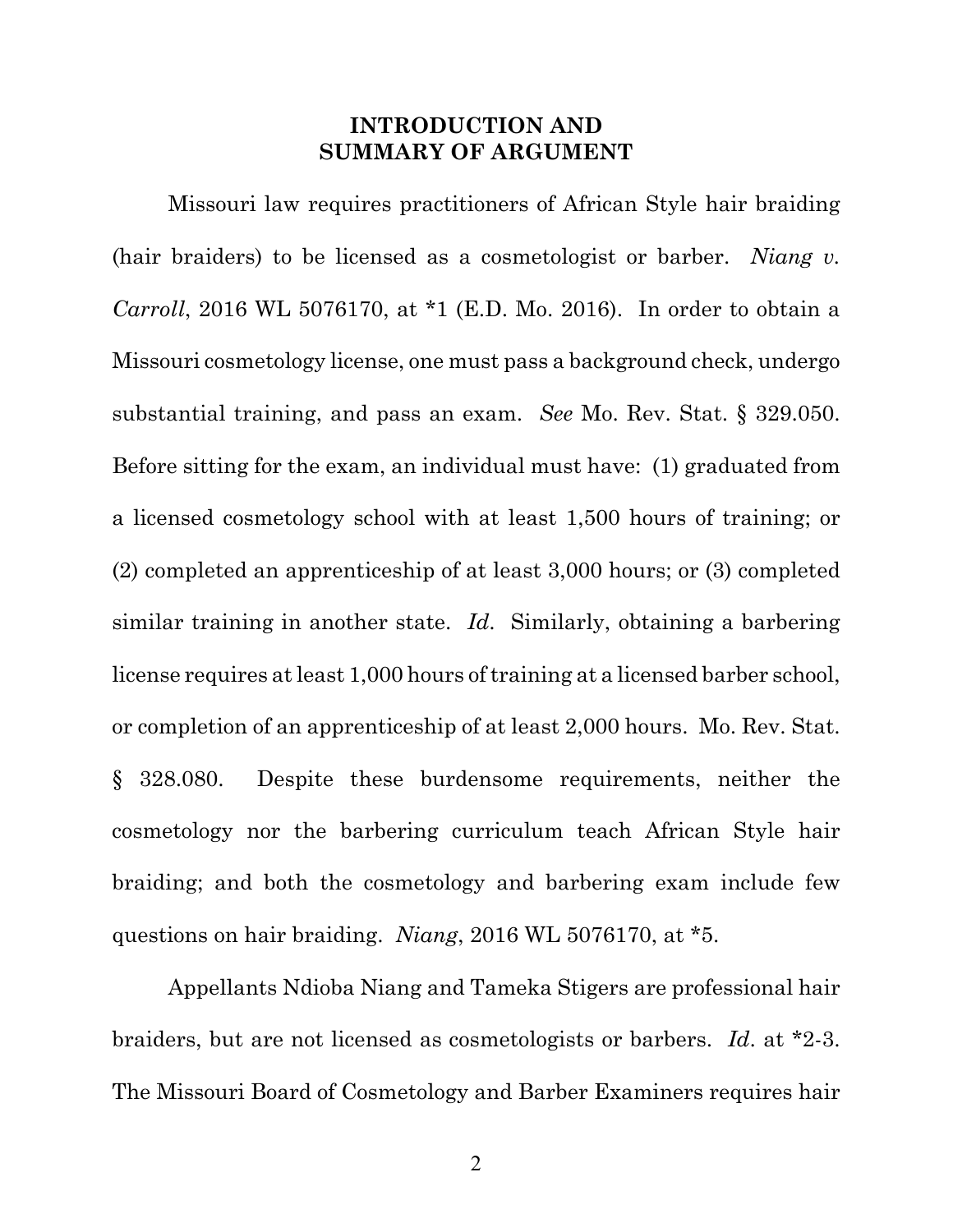braiders to be licensed as cosmetologists or barbers even though African Style Hair Braiding is not included in the cosmetology or barbering school curriculum, and the licensing tests barely test on the practice. *Id*. at \*6. Because completing the necessary requirements for a license would force Ms. Niang and Ms. Stigers to incur significant costs for irrelevant training, they sued to vindicate their constitutional right to earn a living free of unreasonable government interference. *See id*. at \*3-4.

The district court upheld the licensing requirement for hair braiders because, according to the court, there were conceivable legitimate purposes that were at least "minimally" advanced by the regulations, and because the court conceived of other possibly legitimate purposes. *Id*. at \*14, \*18. This Court should reverse the district court because it ruled for the government under an improper, "toothless" standard of review contrary to Supreme Court precedent.

As this brief demonstrates, a long line of Supreme Court cases shows that the rational basis test is a meaningful standard of review. Contrary to the holding of the lower court, plaintiffs prevail in rational basis cases where evidence shows that there is not a logical connection between legislative means and ends. Further, multiple Courts of Appeals and other

3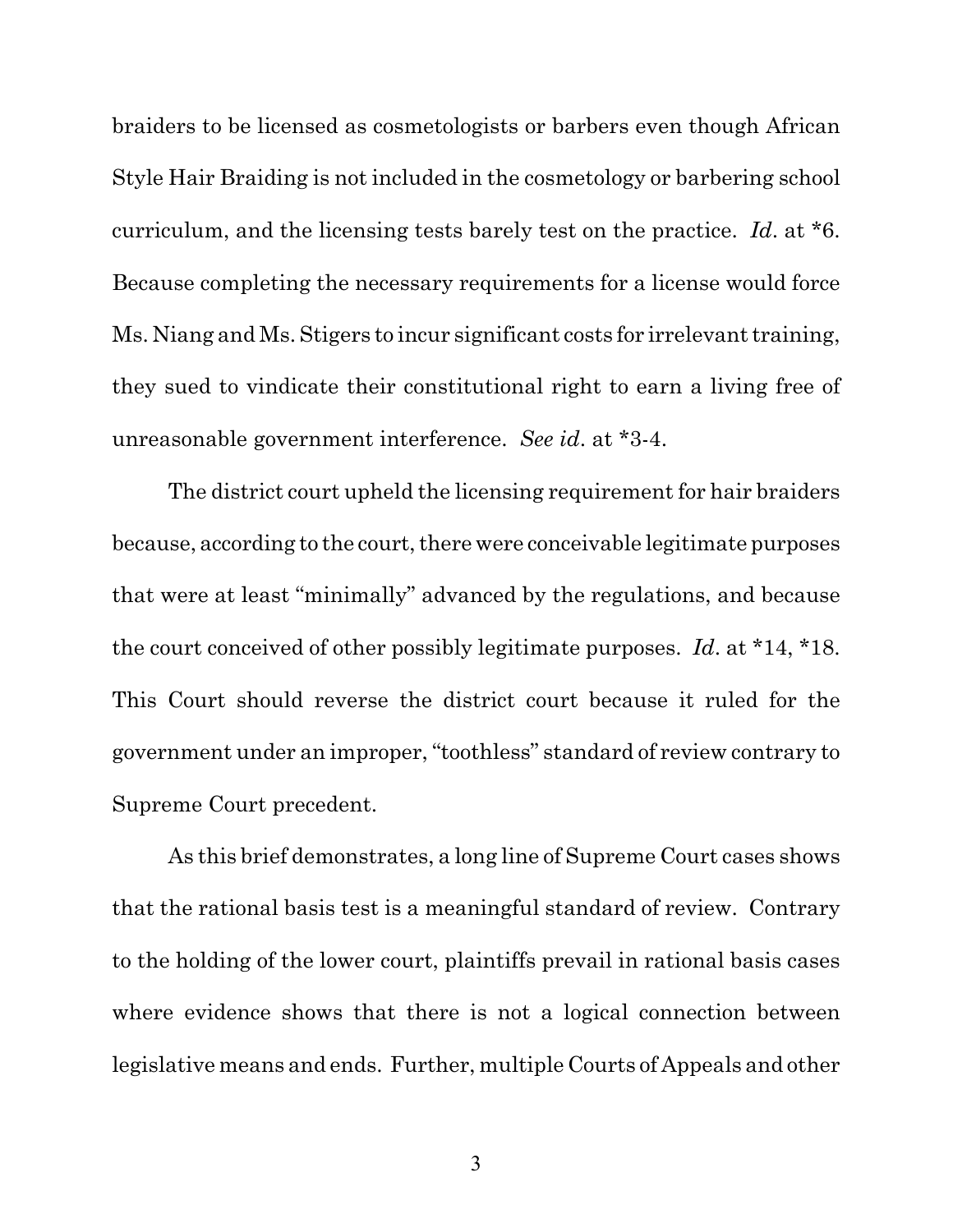courts have invalidated economic regulations under the rational basis test on the basis of evidence presented by plaintiffs, including cosmetology/barber licensing regulations substantially similar to the law challenged here.

#### **ARGUMENT**

**I**

#### **RATIONAL BASIS REVIEW PROVIDES A MEANINGFUL REVIEW**

Rational basis review is not a set of magic words that practically guarantee the government's success against constitutional challenges to irrational economic regulations. In a challenge to an economic regulation, "the existence of facts supporting the legislative judgment is to be presumed . . . *unless in the light of the facts made known or generally assumed it is of such a character as to preclude the assumption that it rests upon some rational basis*." *United States v. Carolene Prods. Co.*, 304 U.S. 144, 152 (1938) (emphasis added). This seminal description of the rational basis test describes a test that is deferential, but not insurmountable: it establishes, in effect, a rebuttable presumption in favor of legislation that may be overturned by evidence showing that the purpose of the regulation is illegitimate or its foundation is irrational. *See*, *e.g.*, *Borden's Farm*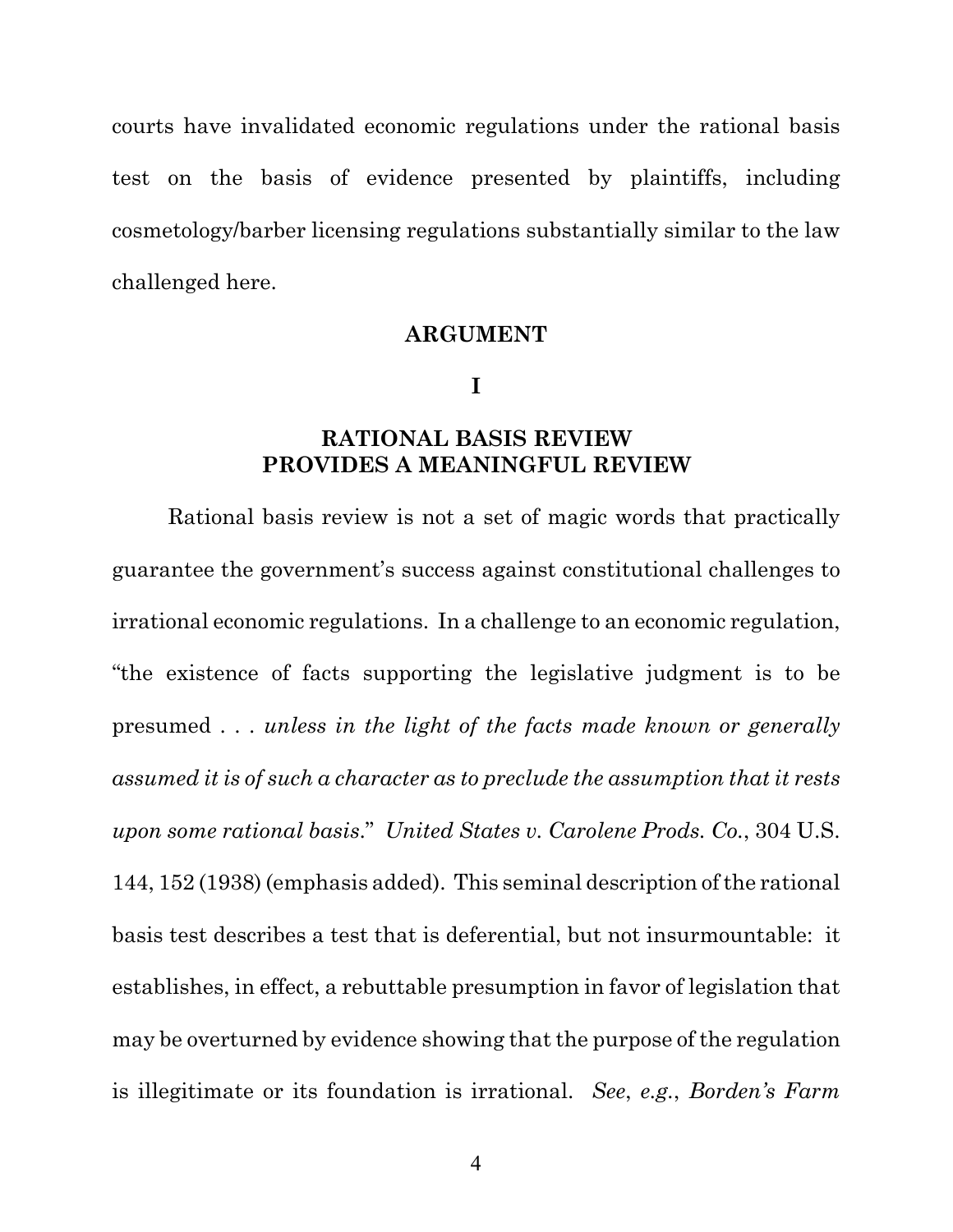*Prods. v. Baldwin*, 293 U.S. 194, 209 (1934) (Rational basis is "not a conclusive presumption, or a rule of law which makes legislative action invulnerable to constitutional assault."). The rational basis test provides a real measure of review, requiring legislation to be sufficiently related to a legitimate government interest to be rational. *Romer v. Evans*, 517 U.S. 620, 632-33 (1996).

Plaintiffs challenging economic regulations bear the burden of showing the law's irrationality, but rational basis review is not a rubber-stamp of government decisionmaking. *Mathews v. Lucas*, 427 U.S. 495, 510 (1976) (Rational basis review is not "toothless."). And courts should not apply rational basis review in a manner that is "tantamount to no review at all." *FCC v. Beach Commc'ns*, 508 U.S. 307, 323 n.3 (1993) (Stevens, J., concurring in result). That many plaintiffs have won cases under rational basis review is evidence of that fact. Timothy Sandefur, *Rational Basis and the 12(b)(6) Motion: An Unnecessary "Perplexity*,*"* 25 Geo. Mason U. Civ. Rts. L.J. 43, 44 n.8 (2014) (collecting cases); *see also generally* Robert C. Farrell, *Successful Rational Basis Claims in the Supreme Court from the 1971 Term Through* Romer v. Evans, 32 Ind. L. Rev. 357 (1999) (surveying rational basis cases in the Supreme Court from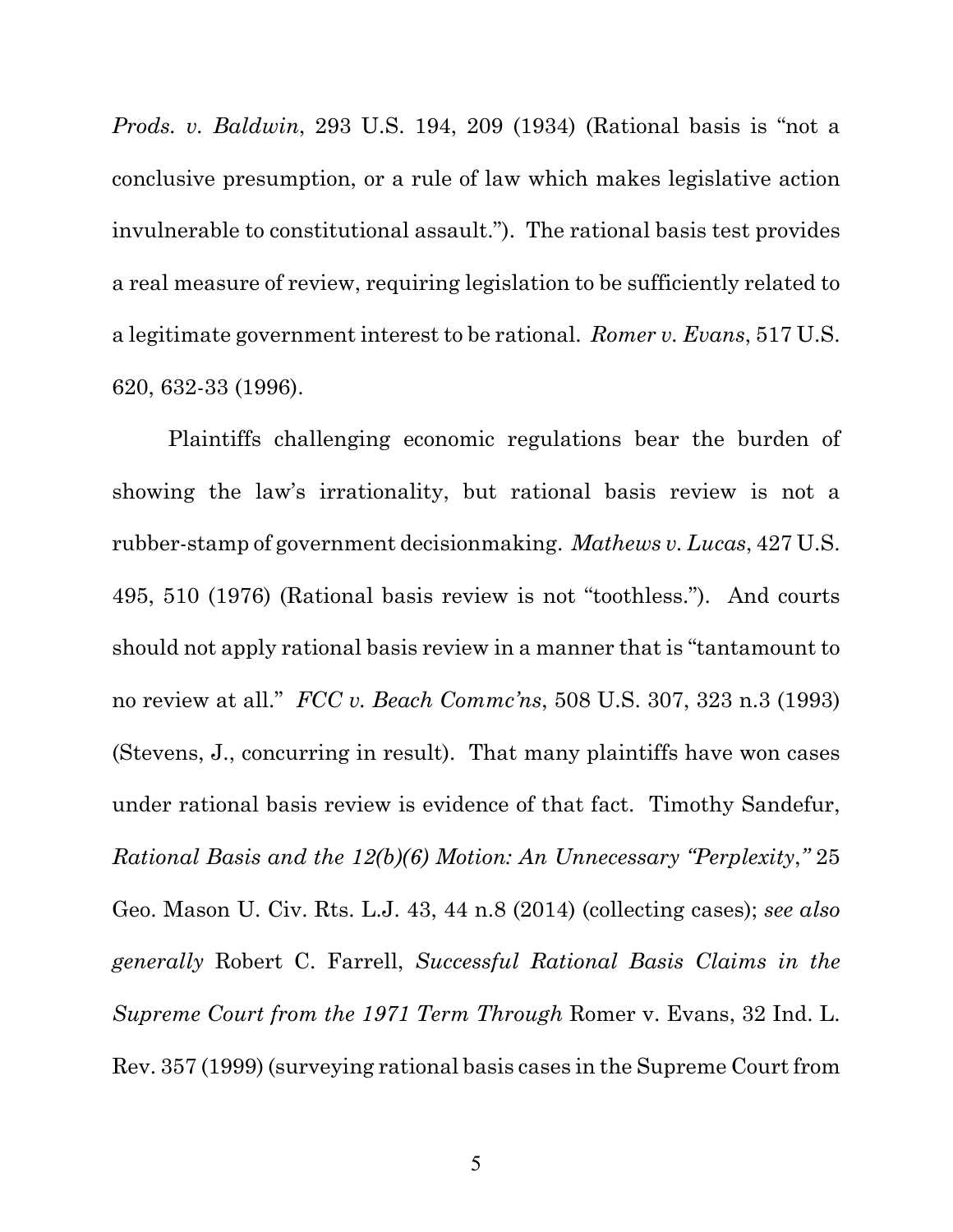1971 to 1996). When properly applied, rational basis review does not require plaintiffs to disprove every conceivable basis for a challenged law regardless of the evidence presented in the case. Sandefur, *supra*, at 48. Instead, courts must rely on facts introduced into evidence, and not imagine hypothetical justifications for considering whether a challenged statute passes muster. *Id*. (citing, e.g., *City of Cleburne v. Cleburne Living Center*, 473 U.S. 432, 447-50 (1985); *Romer*, 517 U.S. at 632-35; *U.S. Dep't of Agric. v. Moreno*, 413 U.S. 528, 533-38 (1973)).

#### **A. The Supreme Court's Application of Rational Basis Review**

The Supreme Court has struck down numerous laws under rational basis review where they lack a sufficient connection to the government's stated legislative goals.

In *Zobel v. Williams*, 457 U.S. 55, 56 (1982), the Supreme Court struck down an Alaska statute that established a program that shared oil revenue with state residents, where the payment amounts were determined by length of residence in the state. The Court held that neither of the two rationales offered by the state passed muster under the rational basis test. *Id*. at 61-63.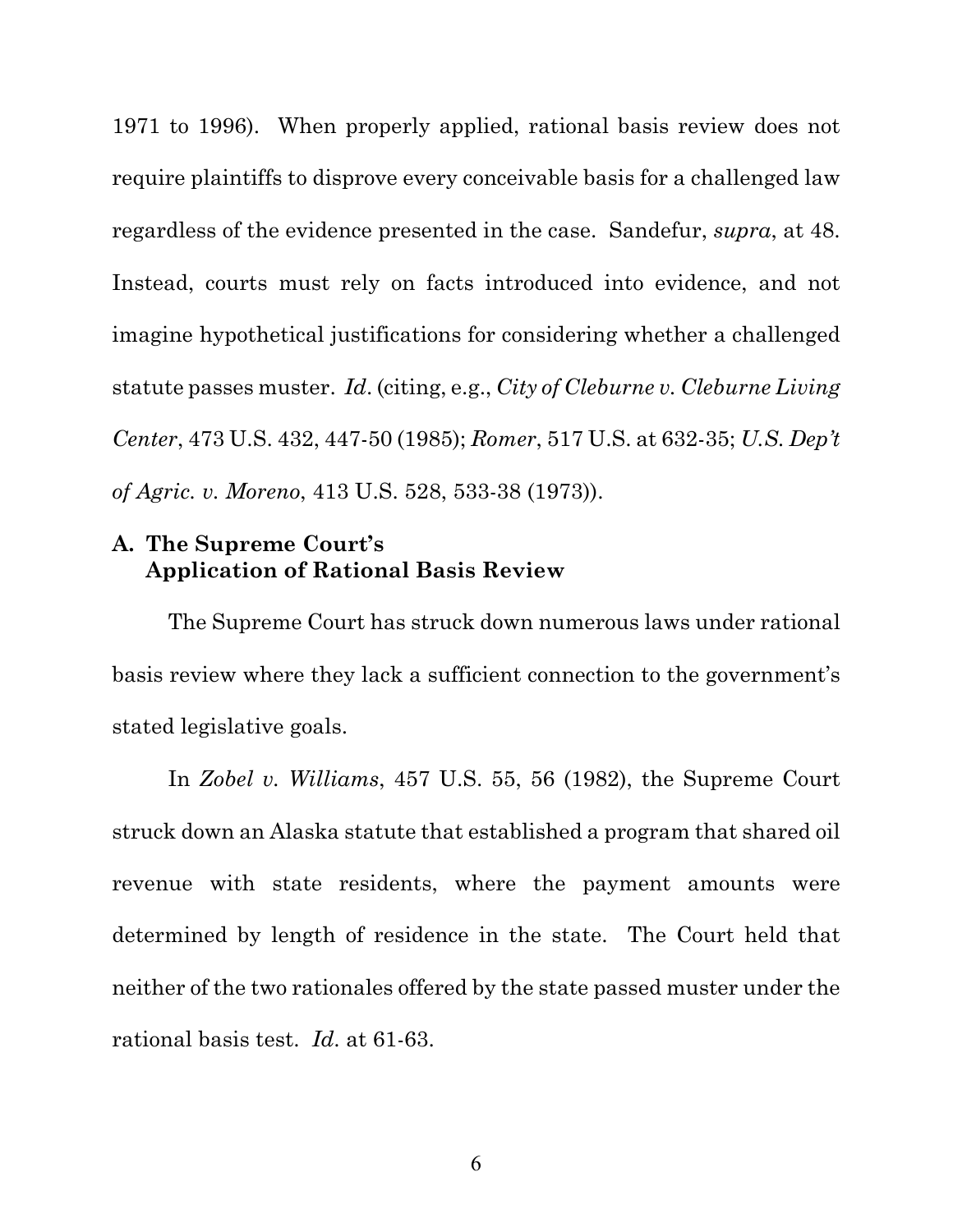First, the Court held that distinguishing between residents based on length of residency was not rationally related to creating financial incentives to reside in Alaska. *Id*. at 61. While the Court acknowledged that payments based on years of residency may incentivize some people to remain in Alaska in the future, such a connection was irrational because the statute also provided payments for the 21 years of residency prior to the statute's enactment. *Id*. at 62. Thus, even though there was some minimal rational connection, that was not enough to establish a means-end fit under rational basis review because the law's primary function lacked a rational connection.

Second, the Court rejected as irrational any connection between the government's stated purpose of encouraging prudent management of the oil revenue fund and granting payments for 21 years of residency that predated the statute's enactment. *Id*. at 62-63. Therefore, *Zobel* shows that under rational basis review, the Supreme Court demands a logical connection between legitimate ends and the government's means of pursuing those ends.

In *Quinn v. Millsap*, 491 U.S. 95, 109 (1989), the Court addressed a provision of the Missouri Constitution granting membership on a local

7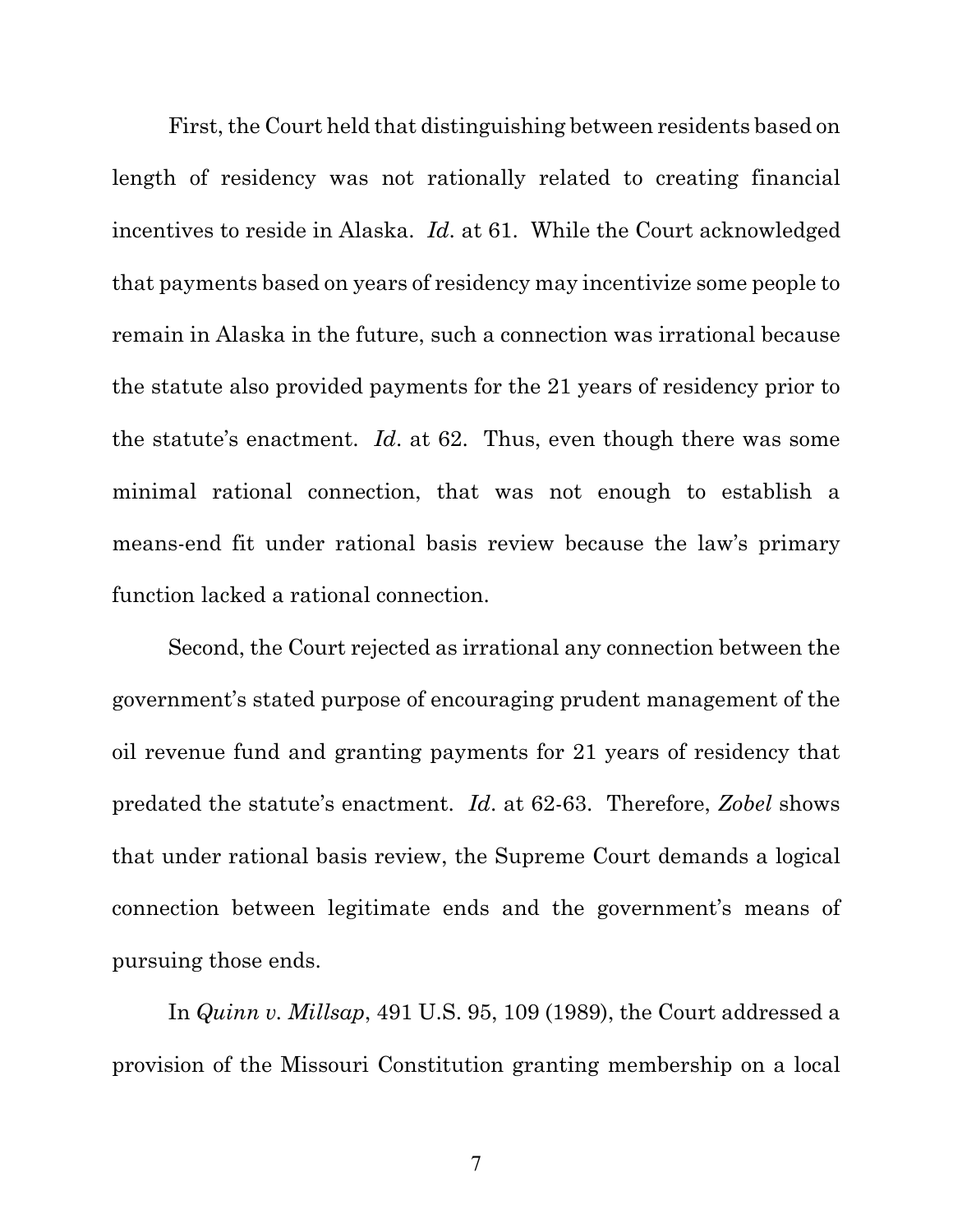government board only to those who owned real property. The provision failed rational basis review because there was no logical connection between the justifications for the provision advanced by the government ("first-hand knowledge" of civic life and a "tangible interest" in the area) and the land-ownership requirement. *Id*. at 107-09. Indeed, even assuming a rational connection between owning real property and having "first-hand knowledge" or a "tangible interest," the logical connection between them was lacking because it was irrational for the state to deny that connection is also present with renters and others who live in the area. *See id.* at 108.

Similarly, in *Turner v. Fouche*, 396 U.S. 346, 363-64 (1970), the Court held irrational, and therefore unconstitutional, a Georgia municipality's law that made real-property ownership a prerequisite for eligibility to serve on the school board. The Court determined that it could not "be seriously urged" there was a rational connection between realproperty ownership and a school board member's capacity to make wise decisions—the government's proffered justification for the law. *Id*. And a few years later, in a *per curiam*, one-sentence decision, the Court cited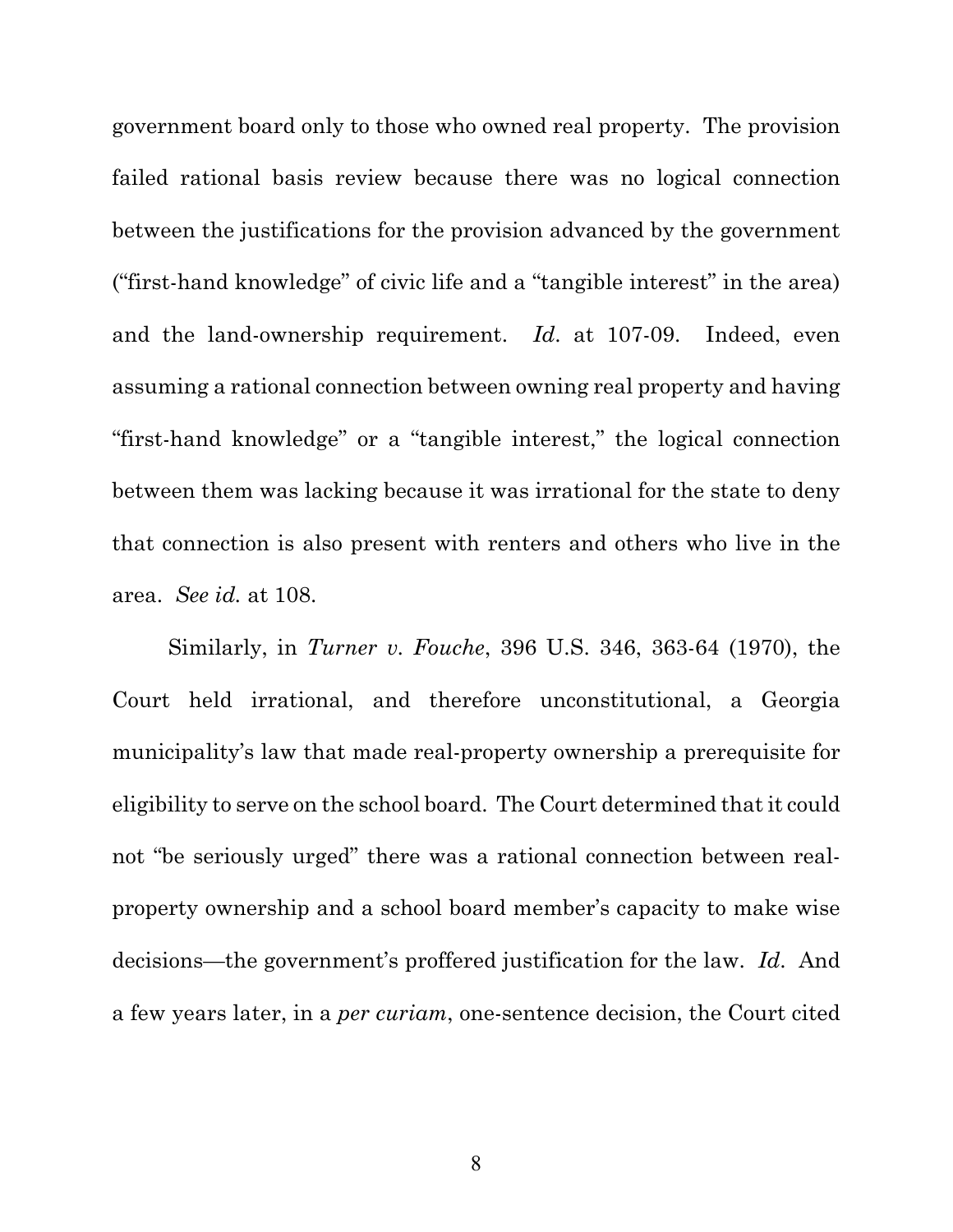*Turner* to invalidate a similar land-ownership requirement in Louisiana. *See Chappelle v. Greater Baton Rouge Airport Dist.*, 431 U.S. 159 (1977).

Continuing the theme, in *Allegheny Pittsburgh Coal Co. v. Cty. Comm'n of Webster Cty.*, 488 U.S. 336, 344-45 (1989), the Court held that a West Virginia county tax assessor's practices could not survive rational basis review. Because the assessor's practices created disparities between the assessments of similar properties by 8 to 35 times over, the Court deemed those practices—and resulting assessments—not rationally related to the county's objective of assessing all real property at its true value. *Id*. at 343-45.

In *City of Cleburne*, 473 U.S. at 447-50, the Court held that it was irrational for the city to require a special use permit for a group home for the mentally disabled when it did not require the same permit for other group homes. The permit scheme was ruled unconstitutional because the special permit requirement bore no logical connection to the only justifications advanced by the city (concerns that junior high school students across the street may harass the residents; that the home was in a 500-year flood plain; and that the home was large). *Id*. at 449-50.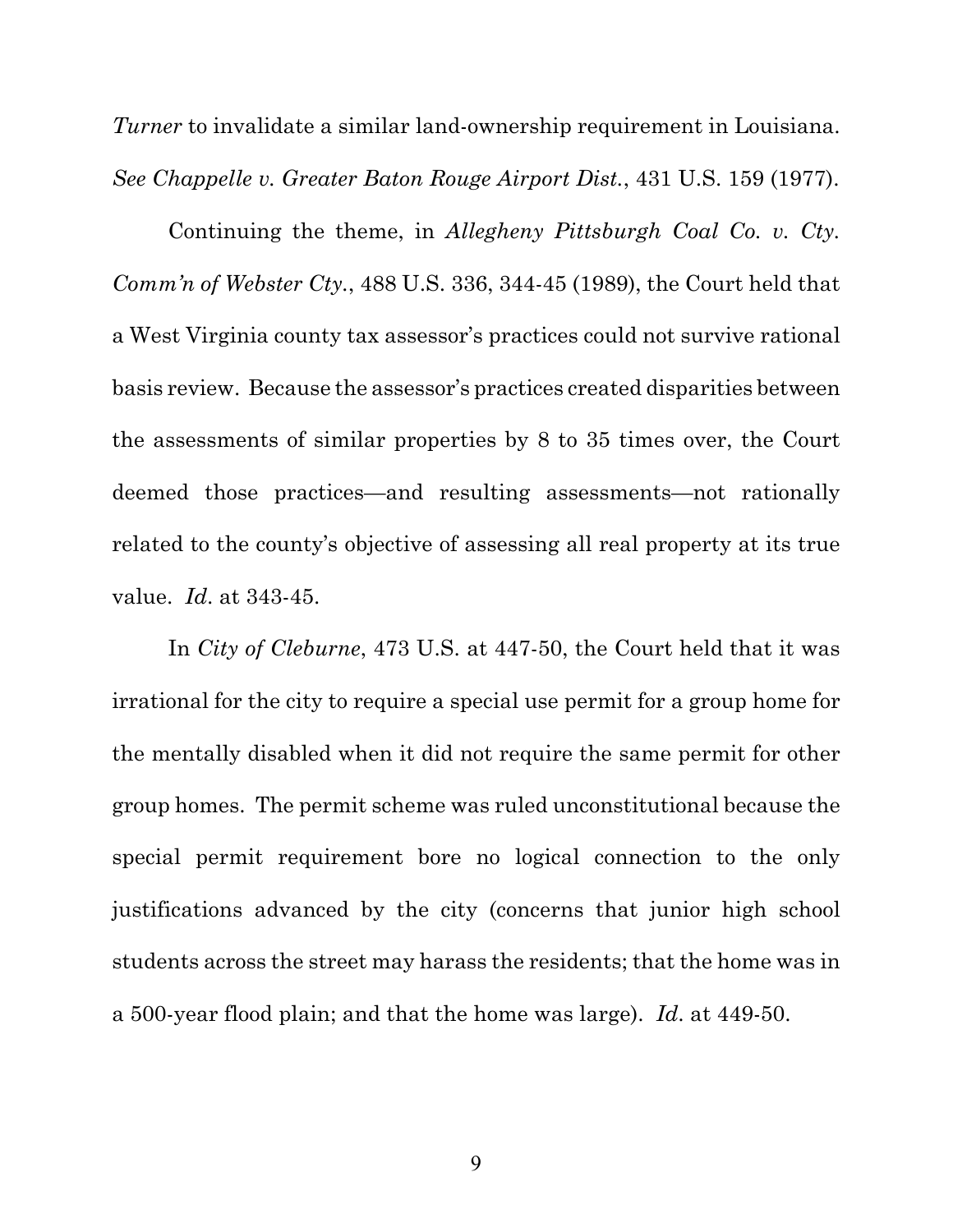In *Williams v. Vermont*, 472 U.S. 14, 15 (1985), the Court reviewed a statute that gave favorable tax treatment to Vermont residents who registered vehicles purchased in other states in Vermont, while denying the same tax benefit to non-residents. The Court held that Vermont's tax scheme was irrational because the purpose of the tax—paying for maintenance and improvement of state roads—was not logically served by arbitrarily granting a credit to one group of road users, and denying the credit to another group. *Id*. at 23-26. Thus, while it was minimally rational to grant the credit to a single group, the overall scheme failed rational basis review because it was under-inclusive.

In *Moreno*, 413 U.S. at 529, 532-33, the Court held it was irrational for Congress to exclude households with unrelated people living together from eligibility in the federal food stamp program. According to the Court, because the Food Stamp Act was intended to "safeguard the health" of the poor, and the Act included measures to prevent fraud, Congress was "wholly without . . . rational basis" to distinguish between households solely based on whether all members were related. *Id*. at 533-38. Congress was "wholly" irrational because even though it was minimally rational to seek to prevent waste of taxpayer dollars, overall it was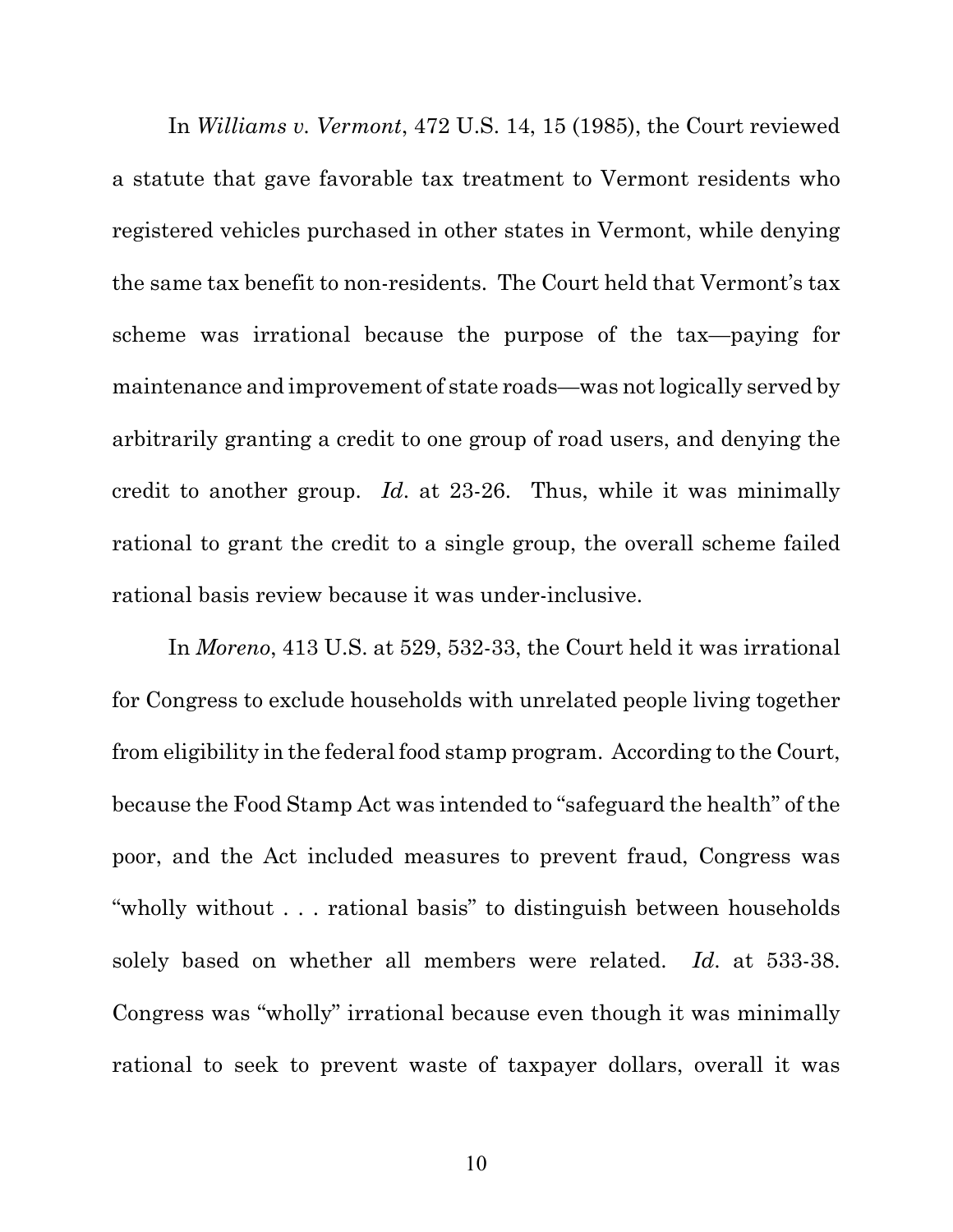irrational to only exclude particular households from the food stamp program in order to pursue that result.

In *Mayer v. City of Chicago*, 404 U.S. 189, 190-91 (1971), a misdemeanor defendant sought a transcript of his trial for an appeal, but an Illinois Supreme Court rule reserved that right to felony defendants only. The U.S. Supreme Court held that the rule's distinction between felony and non-felony offenses violated rational basis review, because the state could provide no logical reason for the distinction. *Id*. at 195-96. In other words, even if the distinction was minimally rationally related to the purpose of saving the government money, the rule failed rational basis review due to the arbitrary distinction between felonies and misdemeanors in that instance.

And in *Schware v. Bd. of Bar Examiners of State of N.M.*, 353 U.S. 232, 234, 238 (1957), a law school graduate challenged the government's refusal to allow him to sit for the bar exam as a violation of his Fourteenth Amendment substantive due process right to pursue a profession. The Supreme Court held that the denial failed to satisfy rational basis review. *Id.* at 246-47. After reviewing all of the evidence offered by the plaintiff in the case, the Court determined that none of the justifications provided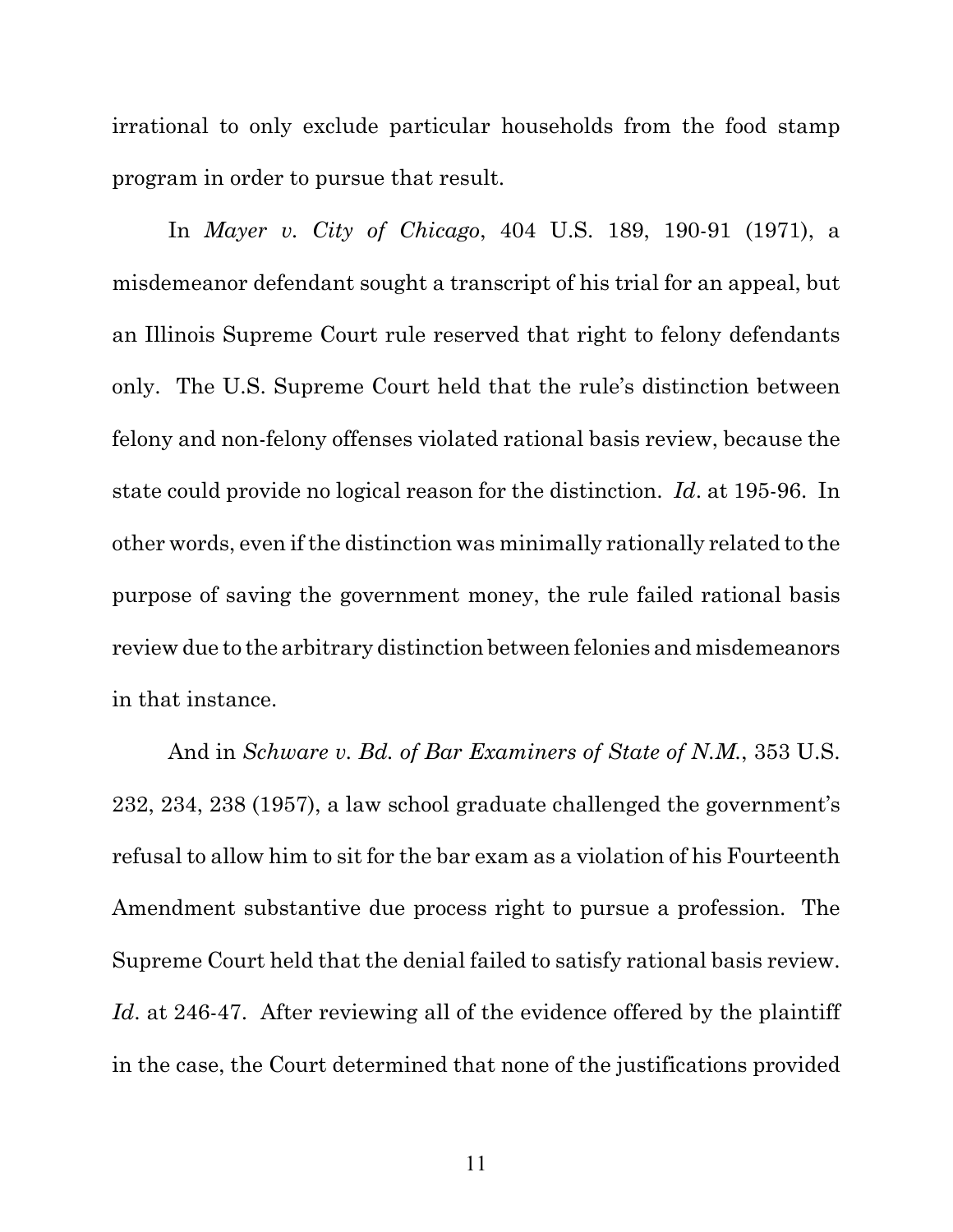by the government sufficiently supported the government's conclusion that the plaintiff was morally unfit to be a member of the bar. *Id*. at 240-47.

What the above (and other) Supreme Court cases show is that the Court's application of the rational basis test, while deferential to government action, is a meaningful standard of review under which plaintiffs prevail when they adduce facts to rebut a presumption of constitutionality. $2$  Thus, if a law has an insufficient logical fit between its means and ends, it fails rational basis scrutiny. Because the court below rejected the search for a sufficient rational connection between means and ends to be inappropriate "courtroom fact-finding," it conducted a form of review out of line with Supreme Court precedent. *See Niang*, 2016 WL 5076170, at \*18.

<sup>2</sup> Since 1970 plaintiffs have won 21 cases at the Supreme Court under the rational basis test. In addition to those already discussed above, the cases are: *United States v. Windsor*, 133 S. Ct. 2675, 2695 (2013); *Lawrence v. Texas*, 539 U.S. 558, 578 (2003); *United States v. Morrison*, 529 U.S. 598, 614-14 (2000); *Vill. of Willowbrook v. Olech*, 528 U.S. 562, 565 (2000); *Romer*, 517 U.S. at 634-35; *United States v. Lopez*, 514 U.S. 549, 567 (1995); *Hooper v. Bernalillo Cty. Assessor*, 472 U.S. 612, 623 (1985); *Metro Life Ins. Co. v. Ward*, 470 U.S. 869, 880 (1985); *Plyler v. Doe*, 457 U.S. 202, 230 (1982); *James v. Strange*, 407 U.S. 128, 141-42 (1972); *Lindsey v. Normet*, 405 U.S. 56, 77-78 (1972); and *Reed v. Reed*, 404 U.S. 71, 76-77 (1971).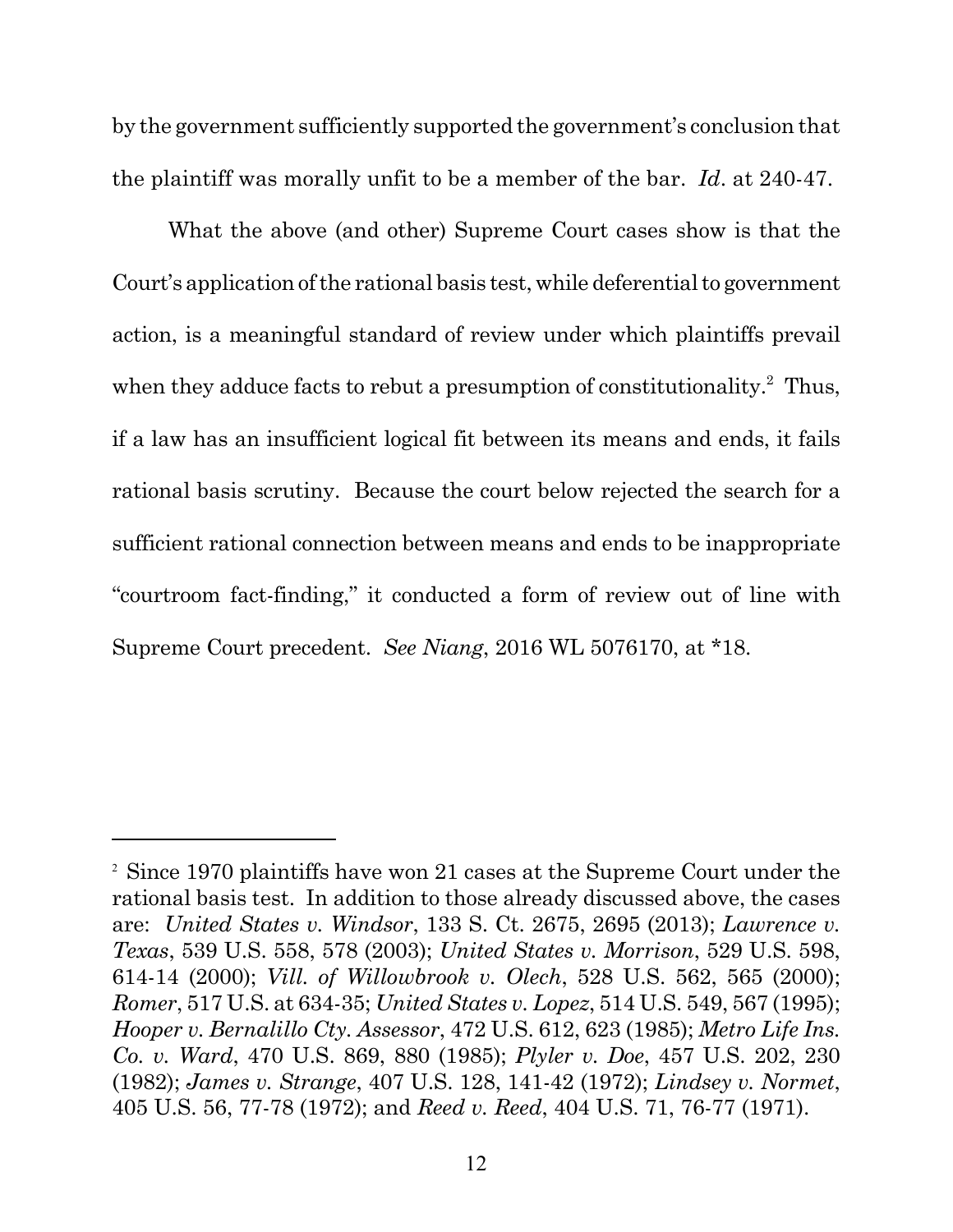### **B. Rational Basis Review in the Courts of Appeals**

Multiple sister Courts of Appeals have also invalidated laws, including economic regulations, under rational basis review.

In *Craigmiles v. Giles*, 312 F.3d 220, 222-23 (6th Cir. 2002), for instance, casket sellers challenged Tennessee's requirement that they be licensed as funeral directors. The law in Tennessee had a mismatch between means and ends similar to the cosmetology license requirements in the instant case. The funeral director license requirement mandated two years of training—without any guarantee of more than minimal training related to public health or safety—and successful completion of an exam which predominately tested on topics other than casket sales. 312 F.3d at 222-23. The court struck down the law, on the basis of evidence introduced by the plaintiffs, because it bore "no rational relationship to any of the articulated purposes of the state." *Id*. at 225-28.

Similarly, in *St. Joseph Abbey v. Castille*, 712 F.3d 215, 217-18, 227 (5th Cir. 2013), Louisiana's requirement that intrastate casket sellers be licensed as funeral directors was held unconstitutional under rational basis review. Just like the court in *Craigmiles*, the Fifth Circuit painstakingly considered each of the government's rationales for the law,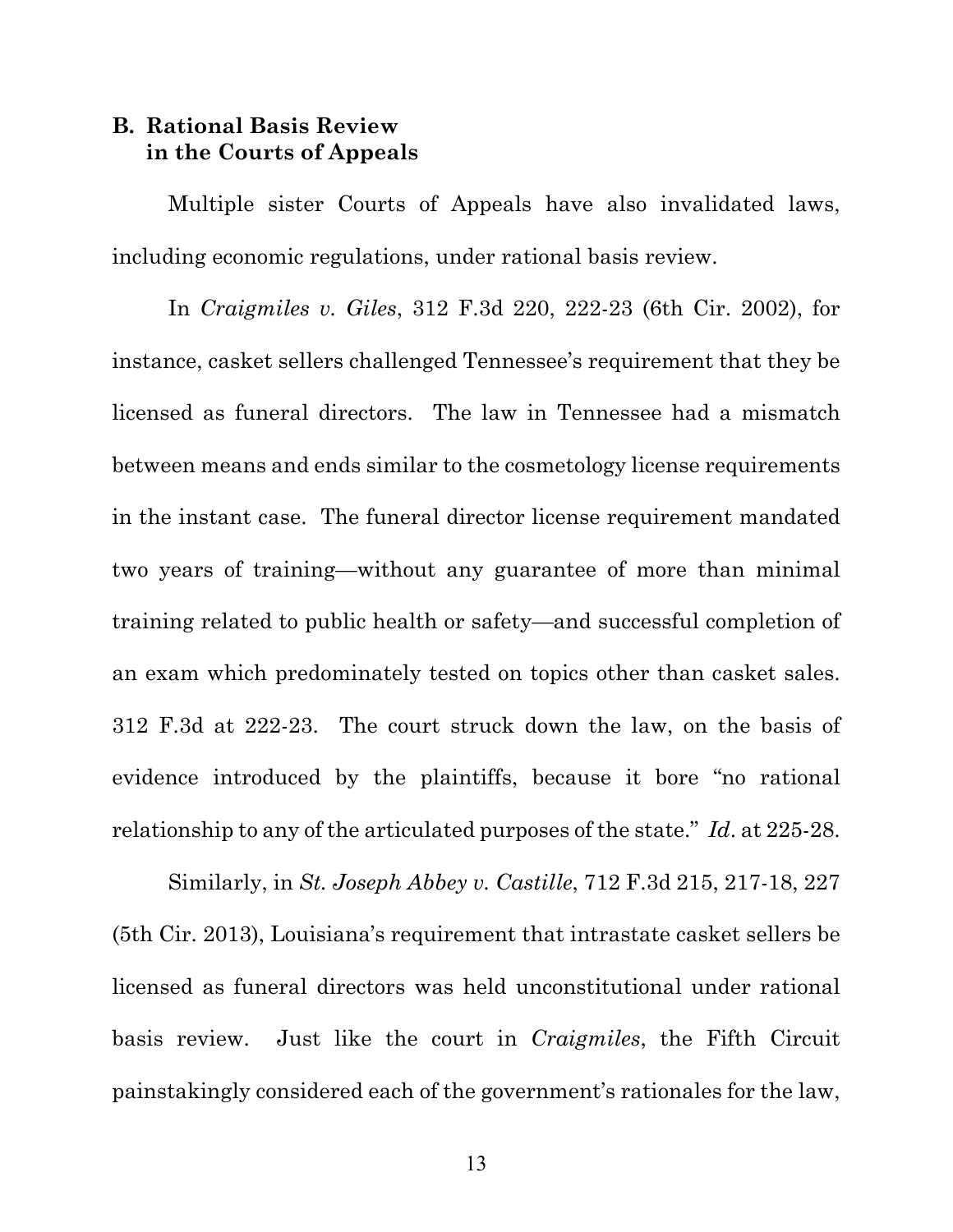and analyzed each in relation to the evidence. *Id*. at 223-27. Because the facts belied the government's rationales, the court concluded that the licensing scheme was irrational. *See id*.

The Ninth Circuit provides yet another example. In *Merrifield*, the court determined on the basis of the record that it was irrational to require a license for exterminators who refrained from using pesticides but trapped mice, rats, and pigeons (the three most common vertebrate pests.) 547 F.3d at 990-92. The government's stated purpose for the law was to ensure that exterminators most likely to be exposed to pesticides were properly trained. *Id*. Yet the court found the exterminators most likely to encounter pesticides were those who worked with the least common vertebrates. *Id*. at 990-91. Therefore, while there was a minimally rational connection between pesticide-related training imposed by the license requirement and the risk that exterminators of the most common vertebrates would encounter pesticides, the court nevertheless held that there was an insufficient logical relationship between the government's interests and the means it chose to advance them.3

<sup>&</sup>lt;sup>3</sup> The court below attempts to find support in *Merrifield* for the contention that a licensing exam in which few test questions specifically relate to the relevant trade can be rational. *See* 2016 WL 5076170, at \*17. But the (continued...)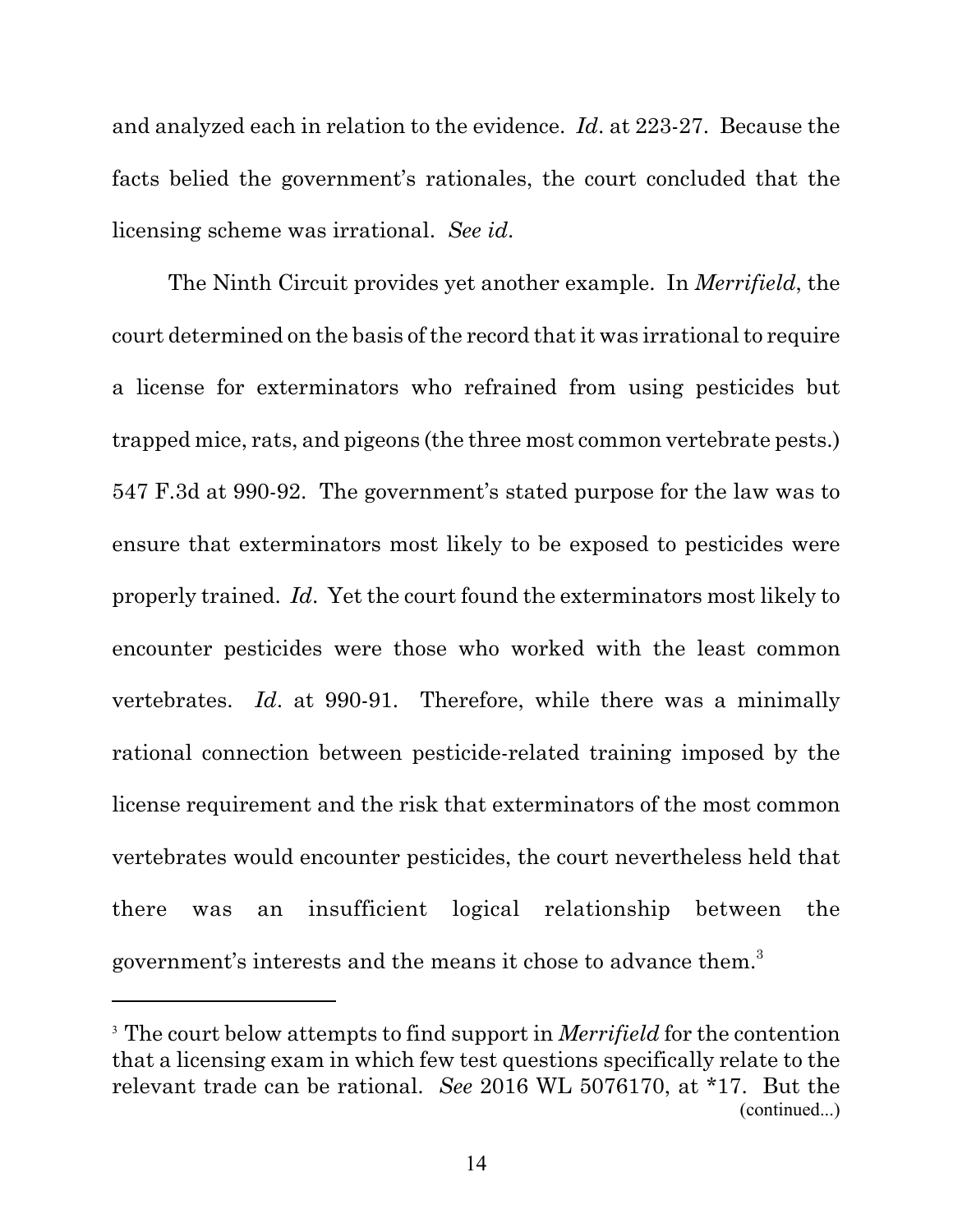The above Courts of Appeals decisions faithfully engaged in a kind of rational basis scrutiny in line with the test set out by the Supreme Court. In support of the district court's unduly deferential application of rational basis review, it cited *Kansas City Taxi Cab Drivers Ass'n, LLC v. City of Kansas City, MO*, 742 F.3d 807 (8th Cir. 2013). That case is distinguishable, however, and does not endorse an abdication of the court's judgment in rational basis cases.

*Kansas City Taxi* involved taxi regulation, which is distinguishable from occupational licensing affecting ordinary occupations like hair braiding. 742 F.3d at 810. In that case, this Court upheld a city ordinance regulating the issuance of taxi permits. *Id*. at 808-09. The ordinance survived rational basis review because the Court found that the ordinance was rationally related to creating investment incentives and increasing quality in the taxi industry—purposes acknowledged by the Court to favor existing taxi firms, but were nonetheless legitimate. *Id*. at 809.

The Fifth Circuit recently distinguished between rational basis cases involving taxi regulation and those involving occupational licenses. In

 $3$  (...continued)

*Merrifield* court actually reviewed all of the exterminator exam questions in evidence, and disagreed with the challenger by concluding that many exam questions were relevant to his practice. 547 F.3d at 988.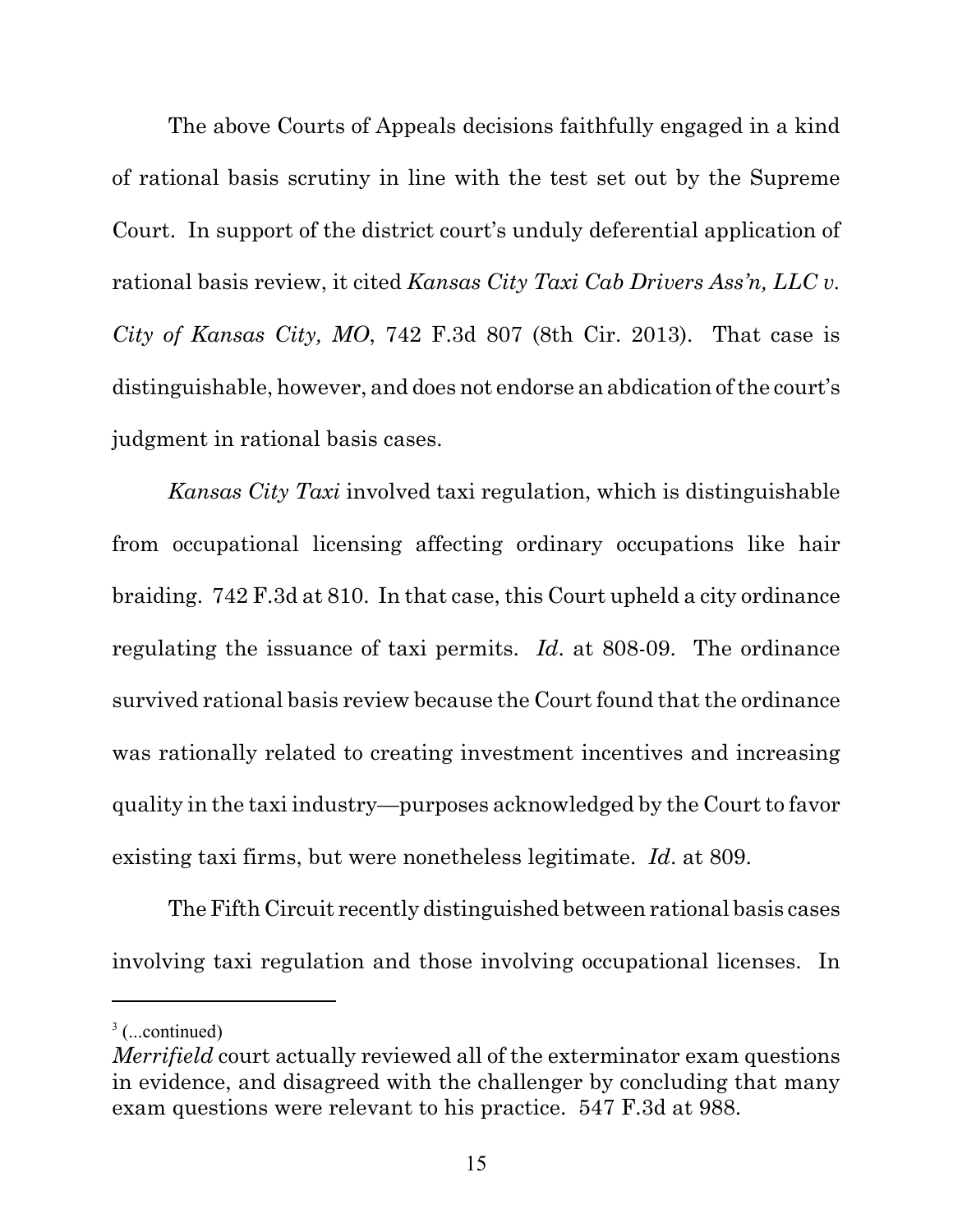*Greater Houston Small Taxicab Co. Owners Ass'n v. City of Houston*, 660 F.3d 235, 240 (5th Cir. 2011), the court upheld an ordinance similar to the one at issue in *Kansas City Taxi* because there was "no real dispute that promoting full-service taxi operations is a legitimate government purpose under the rational basis test." And in *St. Joseph Abbey*, 712 F.3d at 223, the Fifth Circuit confirmed *Greater Houston*'s analysis, while still conducting a searching review of the Louisiana funeral board's alleged governmental purposes for its licensing requirement. Thus, in *Kansas City Taxi*, the Court recognized that taxi regulations are viewed in the context that protecting existing taxi firms is a legitimate government purpose, and additionally cited with approval to *St. Joseph Abbey*'s distinction between taxi and occupational licensing cases. 742 F.3d at 810.

#### **II**

#### **THE RATIONAL BASIS TEST HAS BEEN APPLIED CORRECTLY BY OTHER COURTS IN CASES INVOLVING HAIR BRAIDERS**

Prior to this case, at least three federal district courts considered the constitutionality of cosmetology and barber licensing schemes as applied to hair braiders. *See Cornwell v. Hamilton*, 80 F. Supp. 2d 1101 (S.D. Cal. 1999); *Clayton v. Steinagel*, 885 F. Supp. 2d 1212 (D. Utah 2012); *Brantley*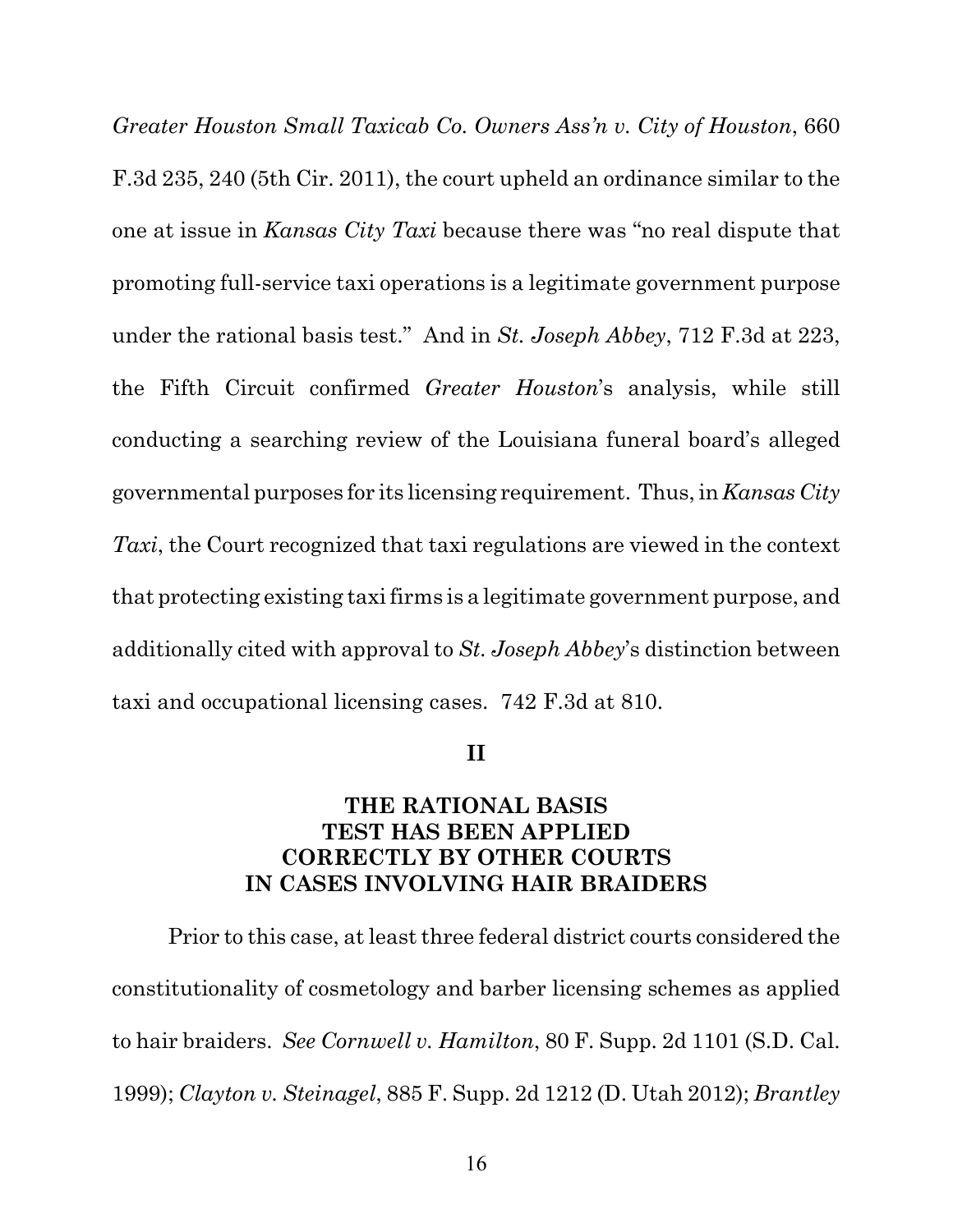*v. Kuntz*, 98 F. Supp. 3d 884 (W.D. Tex. 2015). All three of those courts held that the licensing schemes failed to satisfy rational basis review.

In *Cornwell*, California classified anyone who arranged, beautified, or "otherwise treat[ed] [hair] by any means," as subject to licensure as a cosmetologist. 80 F. Supp. 2d at 1103 n.5. Aspiring California hair braiders were required to complete 1,600 hours of training, and pass a written and practical exam. *Id*. at 1113, 1115. However, the training curriculum, textbooks, and exams provided little instruction in hair braiding. *Id*. at 1109-17. According to the court's analogy: "Assume the range of every possible hair care act to involve tasks A through Z. [Hair braiding] would cover tasks A, B, and some of C. The State's cosmetology program mandates instruction in tasks B through Z. The overlap areas are B and part of C." *Id*. at 1108. Therefore, because there was insufficient overlap between skills used in the practice of hair braiding and skills taught and tested for a cosmetology license, the court held that the government's means did not fit its goals. *Id*. at 1108, 1119. Thus, the government could not rationally require hair braiders to be licensed as cosmetologists. *Id*.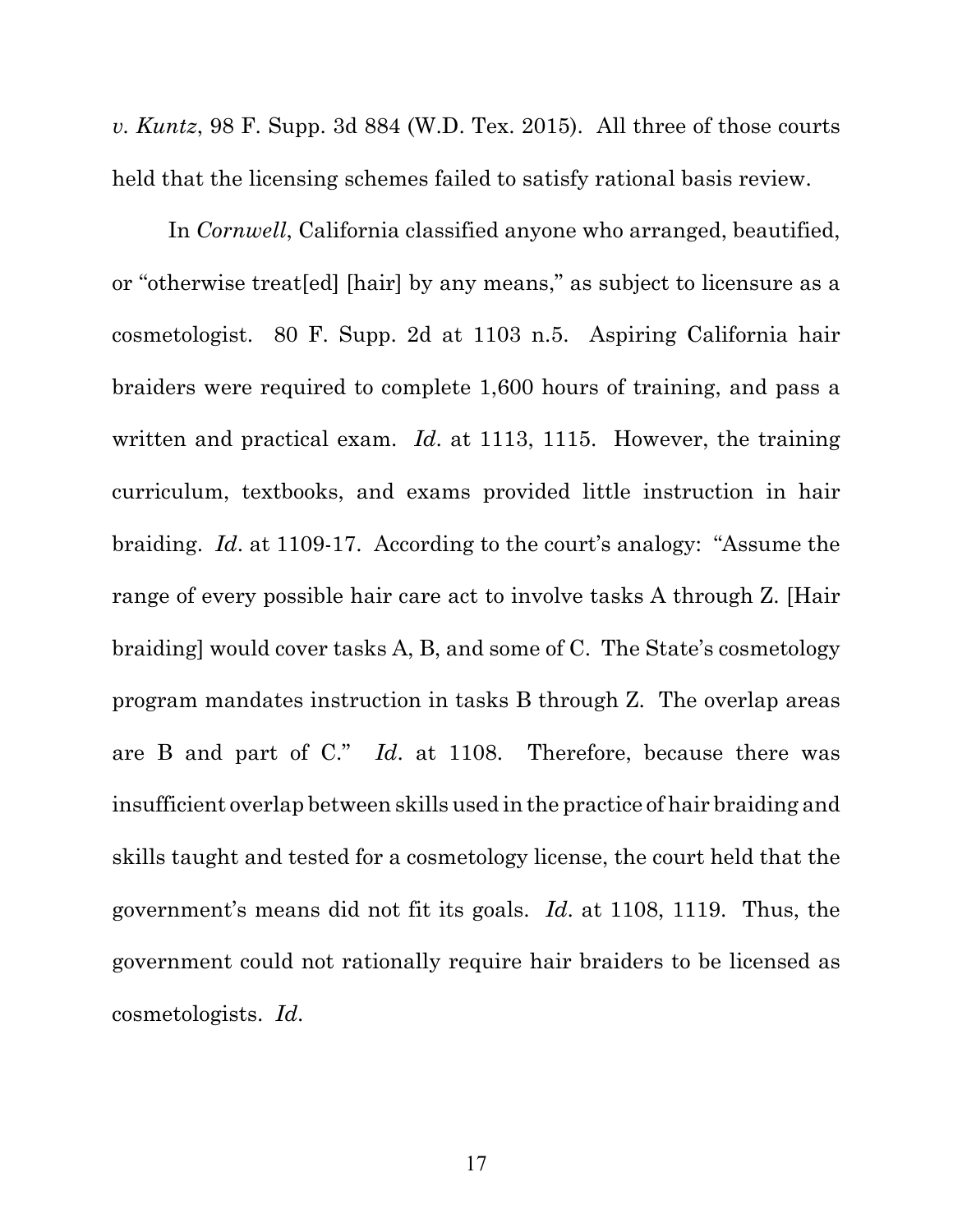Similarly, in *Clayton*, Utah required hair braiders to be licensed as cosmetologists. 885 F. Supp. 2d at 1214. Under Utah law, before receiving a cosmetology license, an aspiring hair braider had to complete 2,000 hours of training, and pass a written and practical exam. *Id*. at 1215. At most, however, only 20-30% of the training curriculum was indirectly relevant to hair braiding, and even that minimal amount received hardly more than cursory instruction. *See id*. Indeed, 98% of the material in the textbooks used in Utah cosmetology schools covered topics other than hair braiding, and of the 2% that did discuss hair braiding, it primarily did so generally, without specific application to African hair braiding. *See id*. Most egregiously, the required practical exam did not test skills at all relevant to hair braiding, and it was at best unclear whether the written exam required any knowledge of hair braiding. *Id*. As a result, because Utah's cosmetology licensing "scheme" was "so disconnected from the practice of African hair braiding, much less from whatever minimal threats to public health and safety are connected to braiding," the court held that requiring hair braiders to be licensed as cosmetologists failed rational basis review. *Id*. at 1215-16.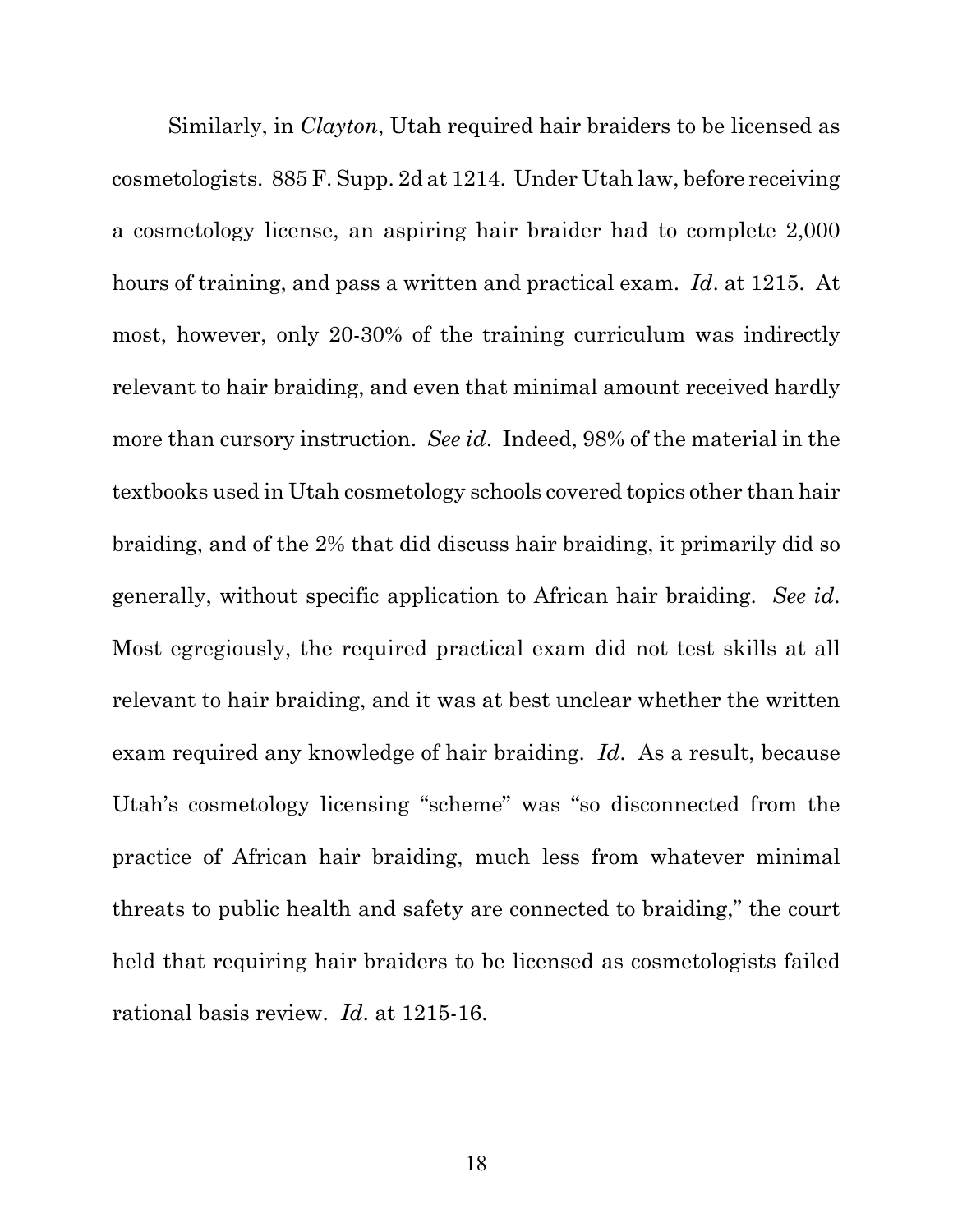In *Brantley*, Texas hair braiders could obtain a hair braiding license after completing 35 hours of training. 98 F. Supp. 3d at 887-88. But only classes taken at licensed barbering schools counted toward the 35-hour requirement. *Id*. at 888. To be licensed as a barbering school, facilities were required to comply with minimum chair, sink, and square-footage requirements. *Id*. The plaintiff school, The Institute of Ancestral Braiding, challenged the barbering-school facility requirements as irrational. *Id*.

The *Brantley* court held that all three facility requirements were irrational when applied to schools that teach only hair braiding. 98 F. Supp. 3d at 891-94. First, the court held that requiring hair braiding schools to install a minimum of ten barber chairs was irrational because the statute exempted braiding-only schools from that minimum. *Id*. at 891-92. Second, the court held that the five-sink minimum was irrational as applied to hair braiding schools because hair braiders were not required to use sinks to clean their braiding tools; and because hair braiders were not allowed to wash hair, the need for sinks was negated. *Id*. at 892. Third, the court held that the minimum square-footage requirement was irrational because mandating all schools to be of a minimum size was not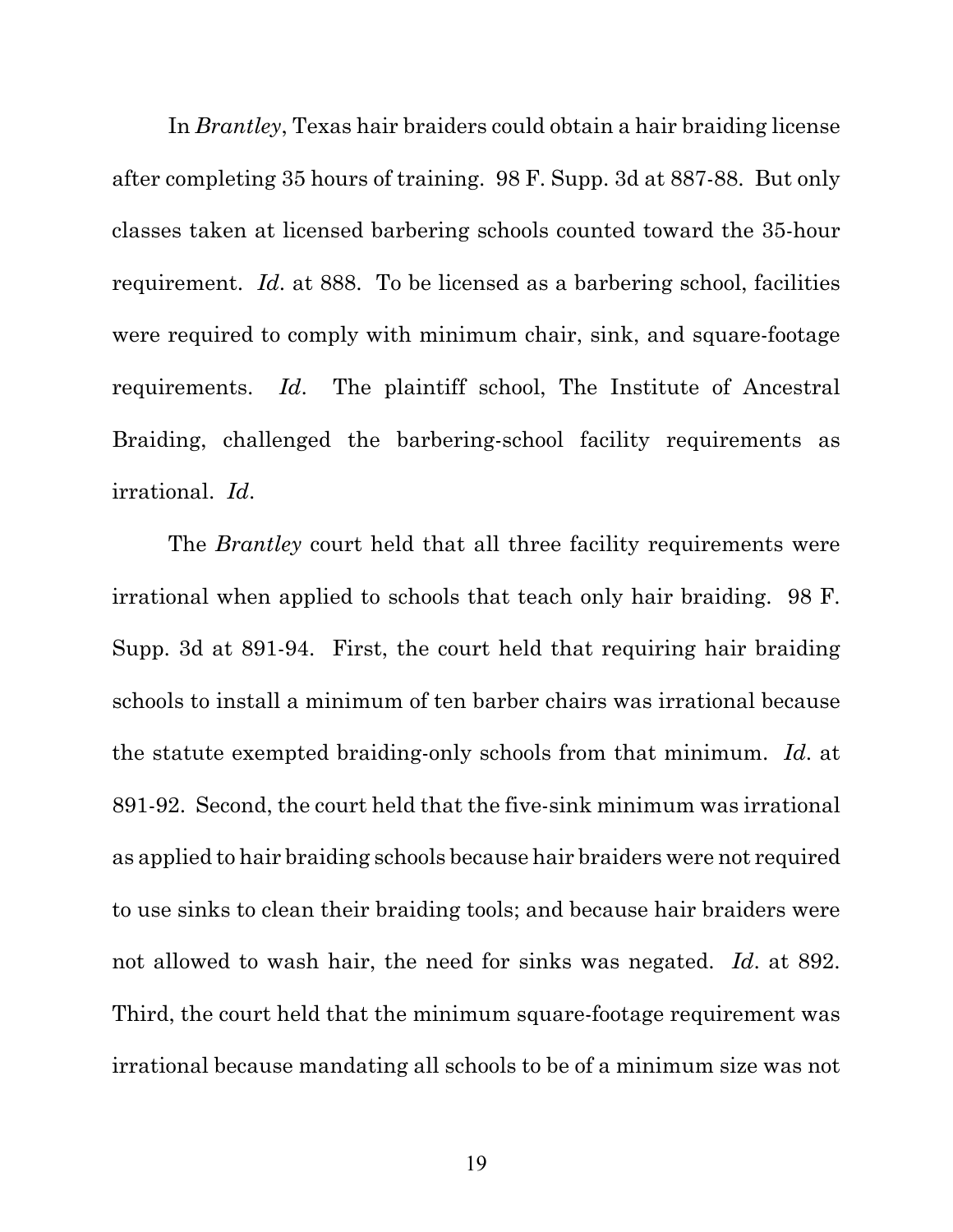logically connected to the need to maintain a well-managed school inspection program. *Id*. at 892-93.

The courts in each of these cases reviewed the challenged laws under the rational basis test, but engaged with evidence presented by plaintiffs to determine that there was in fact no logical connection between the government's stated ends and the means chosen to pursue them. All three courts therefore struck down the unnecessary burdens imposed on the hair braiders as irrational and, therefore, unconstitutional.

#### **CONCLUSION**

For the foregoing reasons, the lower court should be reversed. DATED: January 9, 2017.

Respectfully submitted,

By s/ Caleb R. Trotter CALEB R. TROTTER

LAWRENCE G. SALZMAN CALEB R. TROTTER Pacific Legal Foundation 930 G Street Sacramento, California 95814 Telephone: (916) 419-7111 Facsimile: (916) 419-7747 Email: lgs@pacificlegal.org Email: crt@pacificlegal.org *Counsel for Amicus Curiae Pacific Legal Foundation*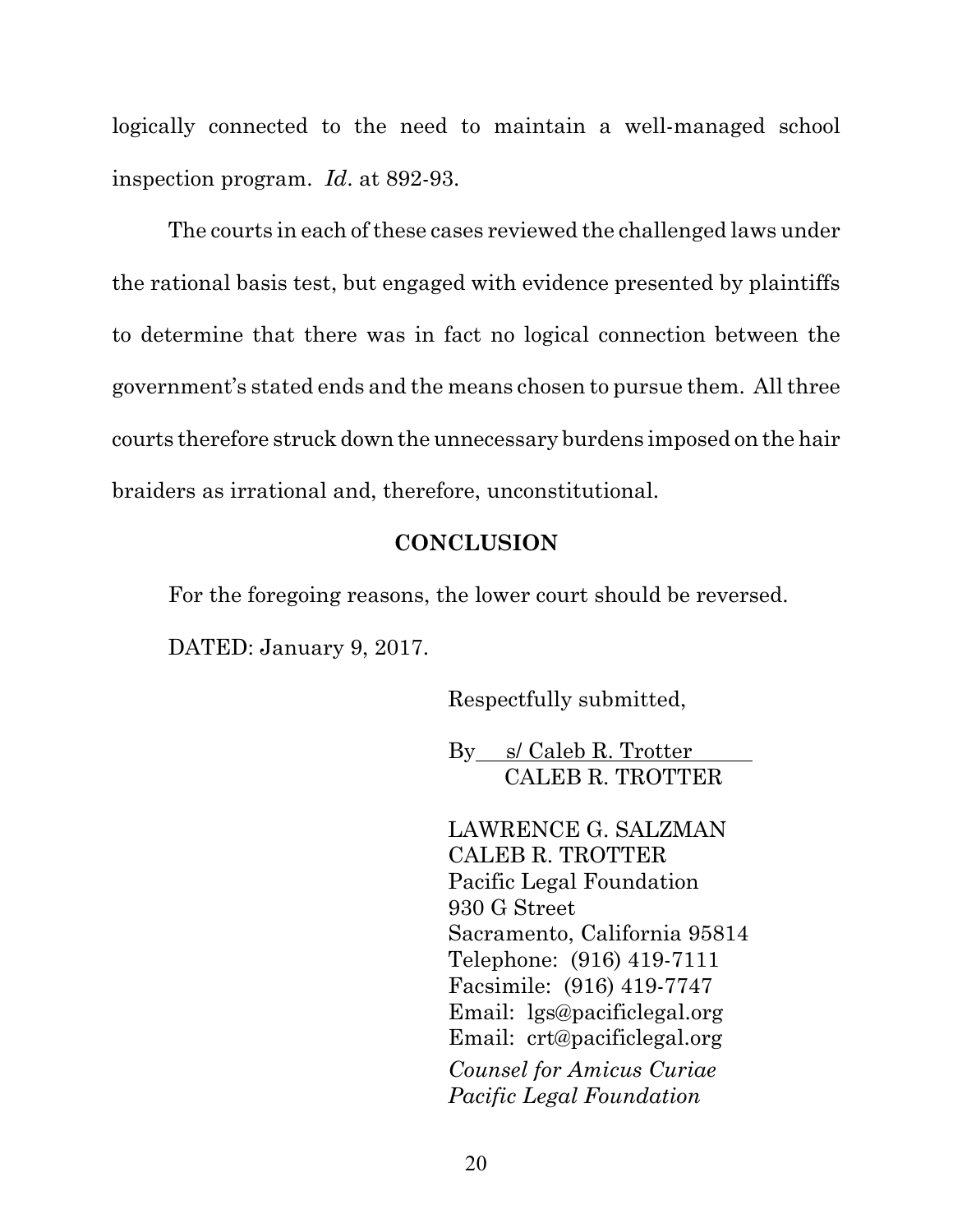## **CERTIFICATE OF COMPLIANCE WITH RULE 32(A)**

Certificate of Compliance with Type-Volume Limitation, Typeface Requirements, and Type Style Requirements

1. This brief complies with the type-volume limitation of Fed. R. App. P.  $32(a)(7)(B)$  because:

- $\checkmark$ this brief contains 3,804 words, excluding the parts of the brief exempted by FED. R. APP. P. 32(a)(7)(B)(iii), *or*
- " this brief uses a monospaced typeface and contains [*state the number of*] lines of text, excluding the parts of the brief exempted by FED. R. APP. P.  $32(a)(7)(B)(iii)$ .
- 2. This brief complies with the typeface requirements of Fed. R. App. P. 32(a)(5) and the type style requirements of FED.R.APP.P. 32(a)(6) because:
	- $\checkmark$

this brief has been prepared in a proportionally spaced typeface using WordPerfect X7 in 14-point Century Schoolbook, *or*

 $\Box$  this brief has been prepared in a monospaced typeface using WordPerfect X5 with [*state number of characters per inch and name of type style*].

DATED: January 9, 2017.

 s/ Caleb R. Trotter CALEB R. TROTTER